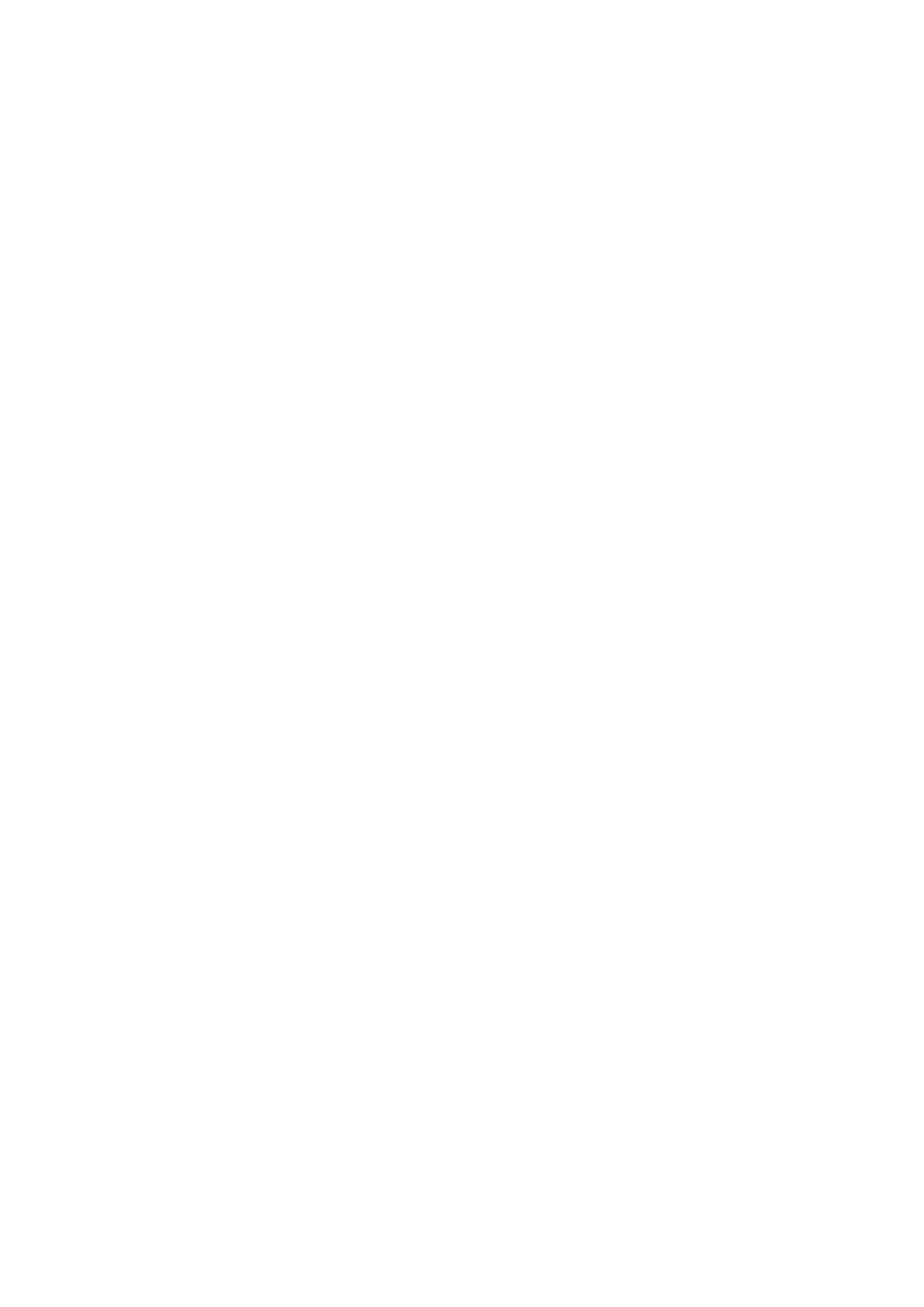## **VAAT functionality in cholinergic and dopaminergic neurons**

*Swati Sharma* 

| Supervisor:                        | levgeniia Tiukova, Swedish University of Agricultural Sciences,<br>Department of Microbiology       |  |
|------------------------------------|-----------------------------------------------------------------------------------------------------|--|
| <b>Assistant Supervisors:</b>      | Kalicharan Patra, Uppsala University,<br>Department of Neuroscience, Unit of Developmental Genetics |  |
|                                    | Klas Kullander, Uppsala University,<br>Department of Neuroscience, Unit of Developmental Genetics   |  |
| Examiner:                          | Volkmar Passoth, Swedish University of Agricultural Sciences,<br>Department of Microbiology         |  |
| Credits: 45 hec                    |                                                                                                     |  |
| Level: Second cycle, A2E           |                                                                                                     |  |
|                                    | <b>Course title:</b> Independent project in Biology - Master's thesis, 45 hp                        |  |
| Course code: EX0596                |                                                                                                     |  |
| Programme/education: Biotechnology |                                                                                                     |  |
| Place of publication: Uppsala      |                                                                                                     |  |
| Year of publication: 2013          |                                                                                                     |  |
|                                    | Title of series: Examensarbete/Sveriges lantbruksuniversitet, Institutionen för mikrobiologi:       |  |
| no: 2013:1                         |                                                                                                     |  |
| <b>ISSN: 1101-8151</b>             |                                                                                                     |  |

**Online publication:** http://stud.epsilon.slu.se

**Key Words:** VAAT, VAChT, cholinergic, dopaminergic, synaptic vesicles, neuromuscular junctions, *SLC10a4*, dopamine uptake, striatum, hippocampus

**Sveriges lantbruksuniversitet Swedish University of Agricultural Sciences** 

The Faculty of Natural Resources and Agricultural Sciences Uppsala BioCenter Department of Microbiology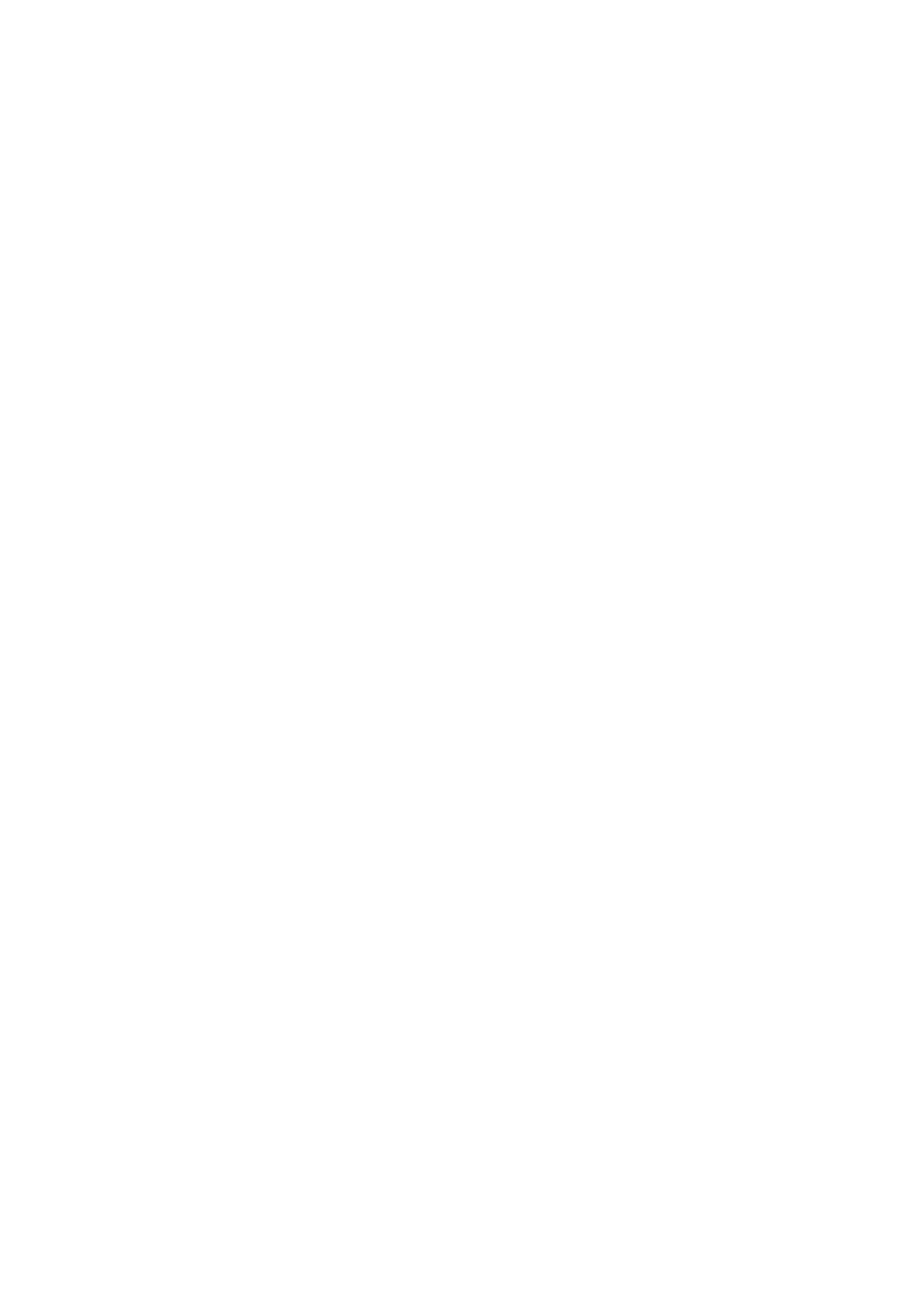## **Abstract**

SLC10A4 (Solute carrier family 10 member 4) is a member of the sodium/bile acid cotransporter protein family. Previous studies indicated that this protein is a molecular link between two subpopulations of neurons i.e the monoaminergic and cholinergic. These neural subpopulations are widespread in the central nervous system (CNS) and are involved in most processes of our behaviour related to motivation, perseverance, reward system as well as all of the motor output. In this research study the focus has been on using *Slc10a4* wild type (WT), knockout (KO) and *Slc10a4* over expressing mouse, to characterize the function of a Vesicular Aminergic Associated transporter (VAAT) in cholinergic and dopaminergic neurons in the brain. Increased motor activity and increased drug-induced hyperactivity have been observed in KO mice. At subcellular level VAAT co-localizes with Vesicular Acetylcholine Transporter (VAChT) and Vesicular monoamine transporter (Vmat-2) on small synaptic vesicles (SV) at axon-termini in the brain. Experiments were performed to understand the significance of VAAT in cholinergic and dopaminergic systems, investigate VAChT distribution in neuromuscular junctions (NMJ) in VAAT mutant mice, study dopamine (DA) uptake efficiency in vesicles, investigate the epileptic link of VAAT and understand motor behavior of mutant mice. It was observed that VAAT colocalizes with VAChT in NMJ's of diaphragm and gastrocnemius mouse muscles. The protocol for vesicular uptake studies was optimized under different conditions. Results illustrated that VAAT over-expressing mice show higher DA uptake compared to WT, while KO mice show less vesicular uptake. RNA expression analysis of muscarinic, nicotinic and dopaminergic receptors in striatum and hippocampus brain regions was performed. RT-qPCR results indicated no significant difference in expression levels; in both control and KO VAAT samples.

Keywords: VAAT, VAChT, cholinergic, dopaminergic, synaptic vesicles, neuromuscular junctions, *Slc10a4*, dopamine uptake, striatum, hippocampus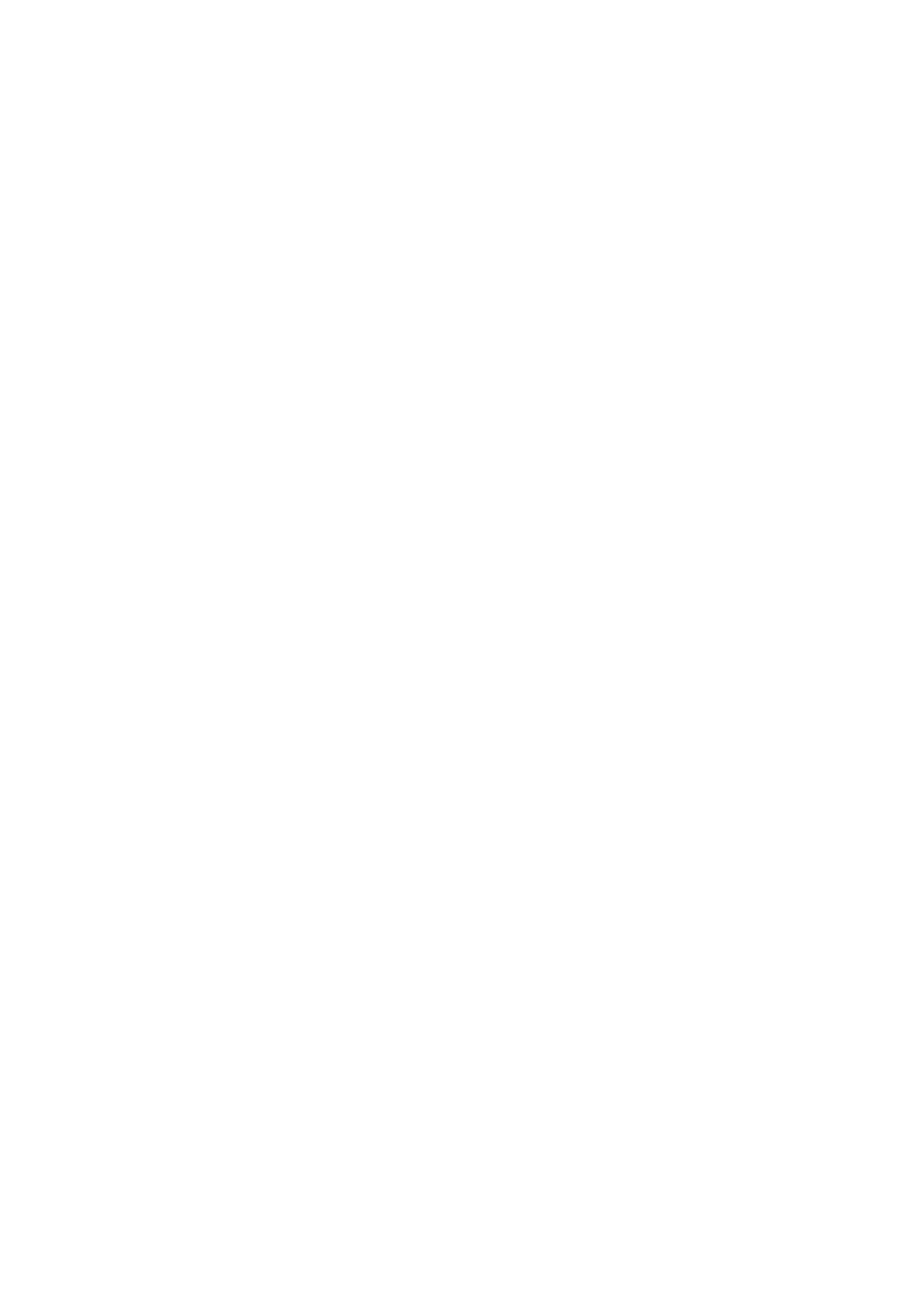# **Contents**

| 1.             | Introduction                                                            | $\overline{7}$ |
|----------------|-------------------------------------------------------------------------|----------------|
|                | 1.1 Background                                                          | $\overline{7}$ |
|                | 1.2 Past studies on Slc10a4                                             | 8              |
|                | 1.3 VAAT as a Molecular link between neural subpopulations              |                |
| 2.             | Aims of the project                                                     | 11             |
| 3 <sub>1</sub> | Materials and Methods                                                   | 12             |
| 3.1            | SV purification, dopamine uptake and Western Blot studies               | 12             |
|                | 3.2 Transcription studies                                               | 15             |
|                | 3.3 Co-localization studies in Neuromuscular junctions                  | 16             |
| 4.             | Results                                                                 | 18             |
| 4.1            | Synaptic Vesicle Purification, Dopamine Uptake and Western Blot Studies | 18             |
|                | 4.2 Transcription studies Results                                       | 20             |
|                | 4.3 Immunohistochemistry Results                                        | 24             |
| 5.             | Discussion and Conclusion                                               | 26             |
| 6.             | Future work                                                             | 27             |
| 7.             | Acknowledgement                                                         | 28             |
| 8.             | References                                                              | 29             |
| 9.             | Appendix                                                                | 31             |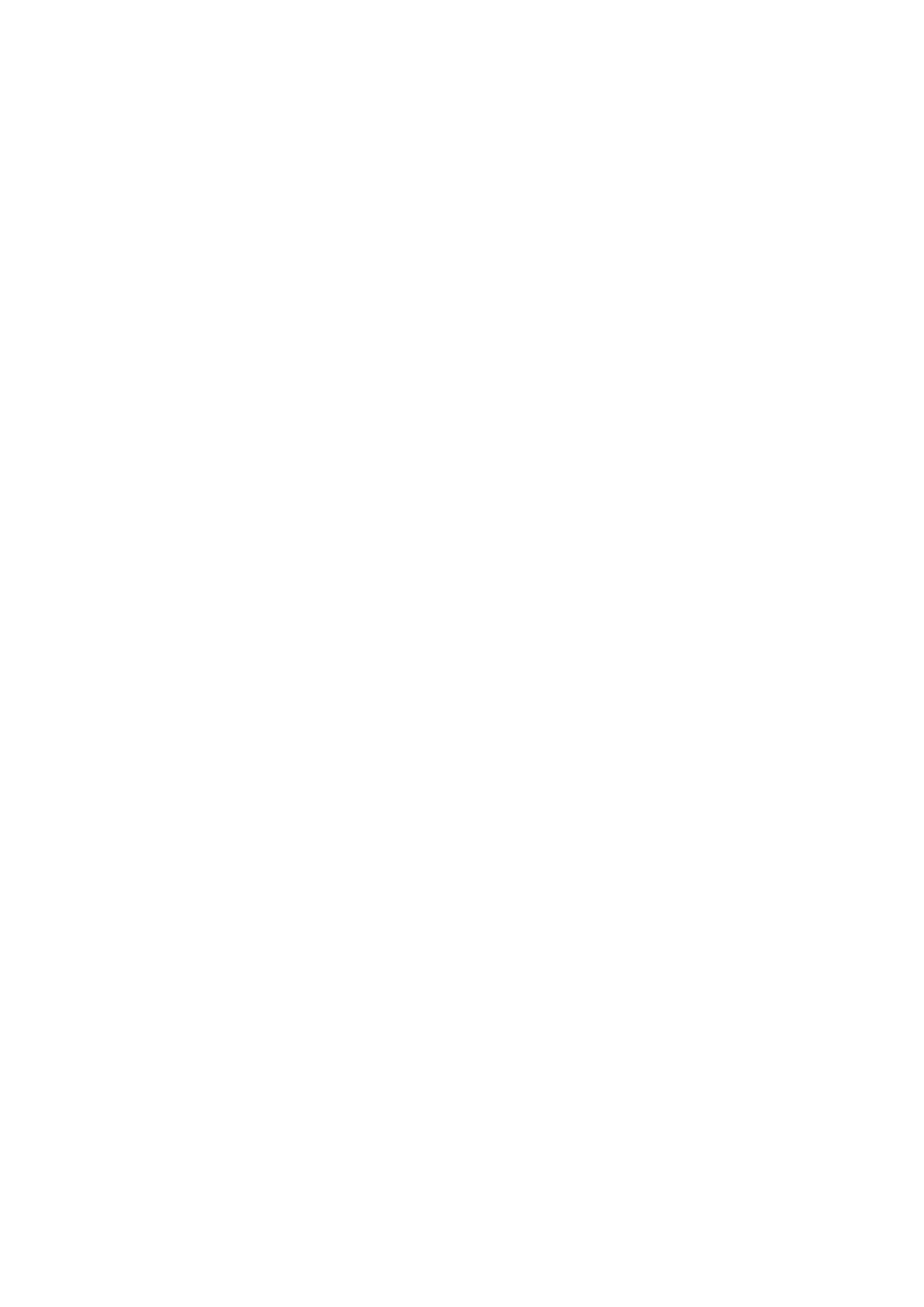## **1. Introduction**

It has been a challenging task for researchers to comprehend the intricate complexities of human brain. Neuronal circuits responsible for various body functions are an integral part of CNS. They are believed to play a key role in locomotory behavior, although its genetic basis still remains uncharacterized. Witnessing quite complex human behaviours in everyday life has instigated neuroscientists to ponder over several questions. Why do people respond in a certain fashion in distinct social situations? How does CNS coordinate with the brain through neural circuits in a fraction of seconds and instantly directs the body to act in a certain way? What makes people to promptly remove their hands from a hot surface, when they feel a burning sensation? What causes this instantaneous response? Why do animals including humans feel pain, fear and stress? What stimulates these explicit behavioural manifestations? Several simple and spontaneous behavioural responses still remain complex puzzles for scientists; they stand clueless about the fundamental underlying mechanism in which the CNS coordinates these behaviors. As researchers move closer to understand the principles of neuromodulatory systems in which human brain and CNS operate, it seems like a never-ending mirage. The unsolved mystery behind this continues to fascinate neuroscientists, prompting them to dwelve deeper to demonstrate enough substantial evidences to support their findings. Over the years significant advances in genetics have brought a revolution in the field of neuroscience, simplifying and expediting complex experiments to understand the neuronal connections. Several organisms like nematode worms, frogs, zebra fish, snails, fruitflies, rats, humans and mice have been used by scientists in different laboratories around the world, to study the dynamics of neural circuits. Although each promising breakthrough in neuroscience brings with it a ray of hope, the scientific community continues to raise more questions. This research study is an attempt to understand the everlasting enigma of CNS and neuronal circuits.

#### **1.1 Background**

The focus of research in the lab was on central pattern generators (CPG) in the CNS using mouse model. CPG's are the neuronal circuits that control rhythmic movements, like breathing, chewing, feeding, swimming and walking. They have a significant role in locomotion and co-ordinating body movements *(1).* It has been observed that neuromodulators including neurotransmitters like DA, Serotonin, ACh, and Histamine, directly affect the output of physiological system by acting on CPG's. These neuromuscular modulators act from neural inputs to develop contractions that result in muscular outputs *(2).* Multiple approaches were used to understand the role of neurotransmitters in distinct neuronal sub-populations. The identification of novel spinal cholinergic markers was a significant breakthrough, and a major turning point in itself. Gradually the research focus shifted to identifying subtype-specific genes for cholinergic neurons in the mouse spinal cord. Several methods were used, and 159 such genes, specific for cholinergic neurons were screened. A small subset of genes was shortlisted among these 159 genes, for detailed analysis. Microarray and *in situ* hybridisation (ISH) experiments were performed to identify exclusive cholinergic marker genes, *Slc10a4* (Solute carrier family 10, member 4) was found to be one of those genes *(3).* Later *Slc10a4* was also found to be present in dopaminergic neural subpopulations. Along with the identification of this orphan transporter protein, research interest switched further to investigating rudimentary function of *Slc10a4* in different neuronal systems. Due to its exclusive vesicular location, this protein was named as Vesicular aminergic associated transporter or VAAT *(4).* The current study involves identifying function of *Slc10a4*, the fourth member of *Slc10* family, in cholinergic and dopaminergic systems using mouse models.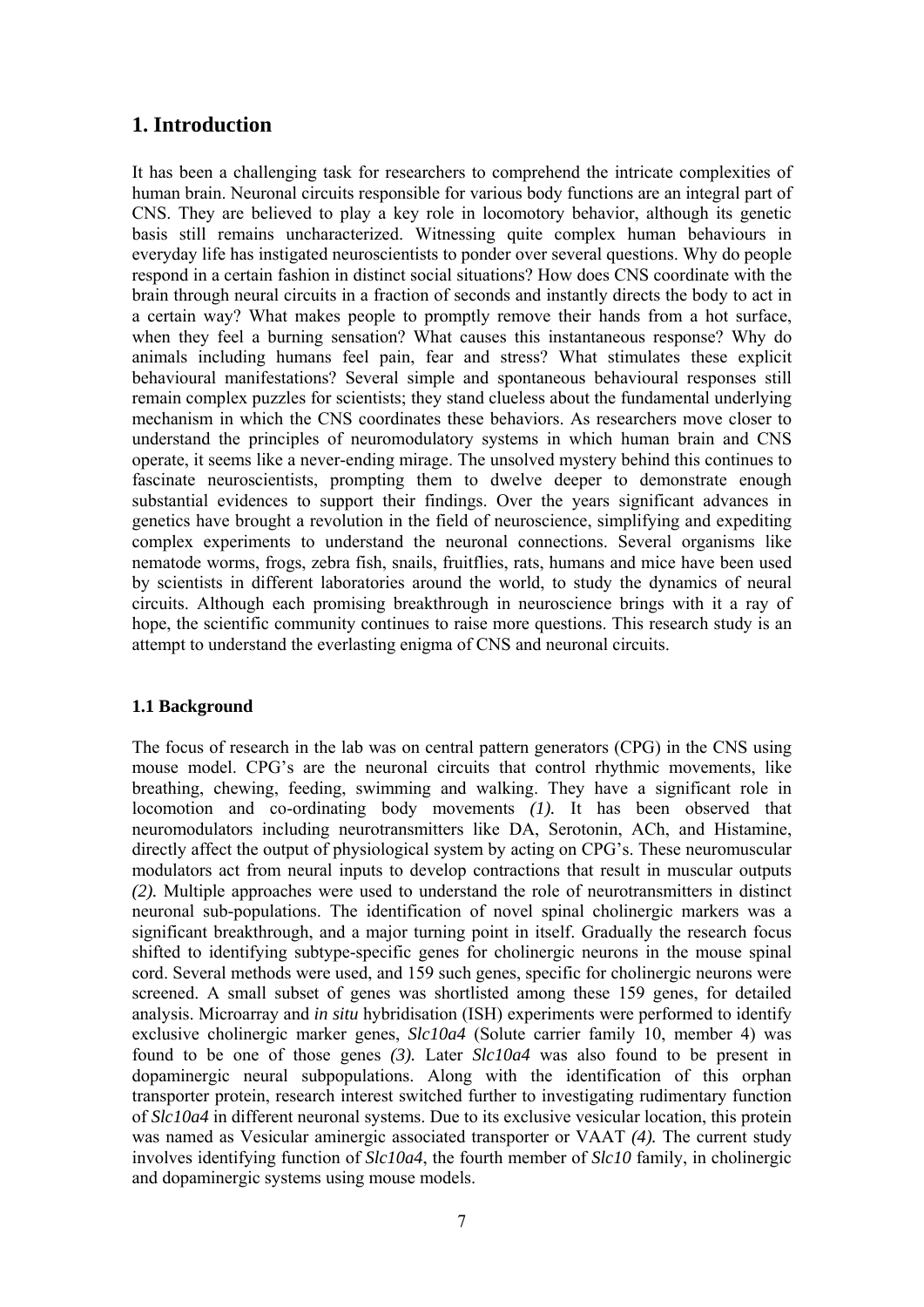#### **1.2 Past studies on** *Slc10a4*

SLC10A4 belongs to the solute carrier super family consisting of more than 360 member proteins *(5)*. Earlier Solute carrier family 10 (*Slc10*) was regarded to consist of only two sodium-dependent bile acid transporters SLC10A1 (also referred as Na+/taurocholate cotransporting polypeptide or NTCP) and SLC10A2 (also known as apical sodium-dependent bile acid transporter or ASBT). Another four members SLC10A3, SLC10A4, SLC10A5 and SLC10A6 (known as Sodium dependent organic anion transporter or SOAT) were later included in the SLC10 family *(6).* SLC10A4 was originally discovered in 2004, as a hypothetical protein *(7).* The expression of *Slc10a4* was found to be pre-eminent in nervous tissue; it was identified in different regions in humans, rats and mice. In *Homo sapiens* it was found in brain, eye, soft tissues and neuroblastomas, while in rodents it was present specifically in adrenal glands; in mouse it was identified in vascular system, ganglia, stomach, diencephalons, cortex, brain stem, eyeball and sympathetic ganglion*.* Although it shares highest phylogenetic relationship with sodium dependent bile acid transporter SLC10A1, it showed no transport activity for bile acids in the presence of sodium *(8)*. *Slc10a4* was cloned from the Rat adrenal gland *(9)*. Immuno-fluorescence and colocalization studies with cholinergic marker protein VAChT and monoaminergic marker protein VMAT2 revealed that SLC10A4 was found in both cholinergic and monoaminergic neurons in rat CNS and peripheral nervous system *(10).* Western blot (WB) studies also illustrated the presence of SLC10A4 in brain vesicles *(9).*

#### **1.3 VAAT as a molecular link between two distinct neuronal subpopulations**

Due to its expression pattern in the neuronal and non-neuronal cholinergic systems, it was hypothesised that SLC10A4 has a specialized function in regulation, release and storage of neuronal components like neurotransmitters, neuropeptides, or in exocytosis and retrieval of vesicles and granules *(4)*. It was also assumed that both cholinergic and monoaminergic neurons share common functions in modulating behaviour. But to this date no genetic or biochemical discoveries linked these systems together. We proposed that VAAT could be considered as a significant molecular link between these two neuronal subpopulations. These widespread neural subpopulations in the CNS are implicated in behaviour related to motivation, perseverance, reward system as well as all of the motor output. Several independent studies investigated dopaminergic, cholinergic, adrenergic, and epileptic links of VAAT in mouse models at subcellular, vesicular, molecular and behaviour levels. ISH experiments were done to study the m-RNA expression pattern of VAAT in different neuronal populations and regions in brain and spinal cord. Electron Microscopy (EM) experiment was conducted to study terminal localization of *Slc10a4*. Stimulated Emission Depletion Microscopy (STED) was performed to find out whether VAAT colocalizes with VAChT or VMAT2 on same vesicles. In-situ proximity ligation assays (PLA) on enriched SV were performed to investigate vesicular co-localization of VMAT2 and VAAT with VAChT. Different behavior tests were conducted in VAAT WT and KO mouse to study neuromodulatory systems like Hanging wire test to analyse muscular strength, Elevated plus maze test to evaluate anxious behavior, Multivariate concentric square field test to analyze risk taking behavior, Eight-armed radial arm maze test to check learning and memory, and Locobox maze tests to measure locomotory behavior. High Performance Liquid Chromatography (HPLC) analysis was performed to determine concentrations of DA and its metabolites in Striatal brain tissues. DA turnover was calculated by evaluating synthesis, release, reuptake and metabolism of DA; and estimating the ratios between DOPAC (3, 4-Dihydroxy phenyl acetic acid), HVA (Homovanillic acid) and DA *(4).*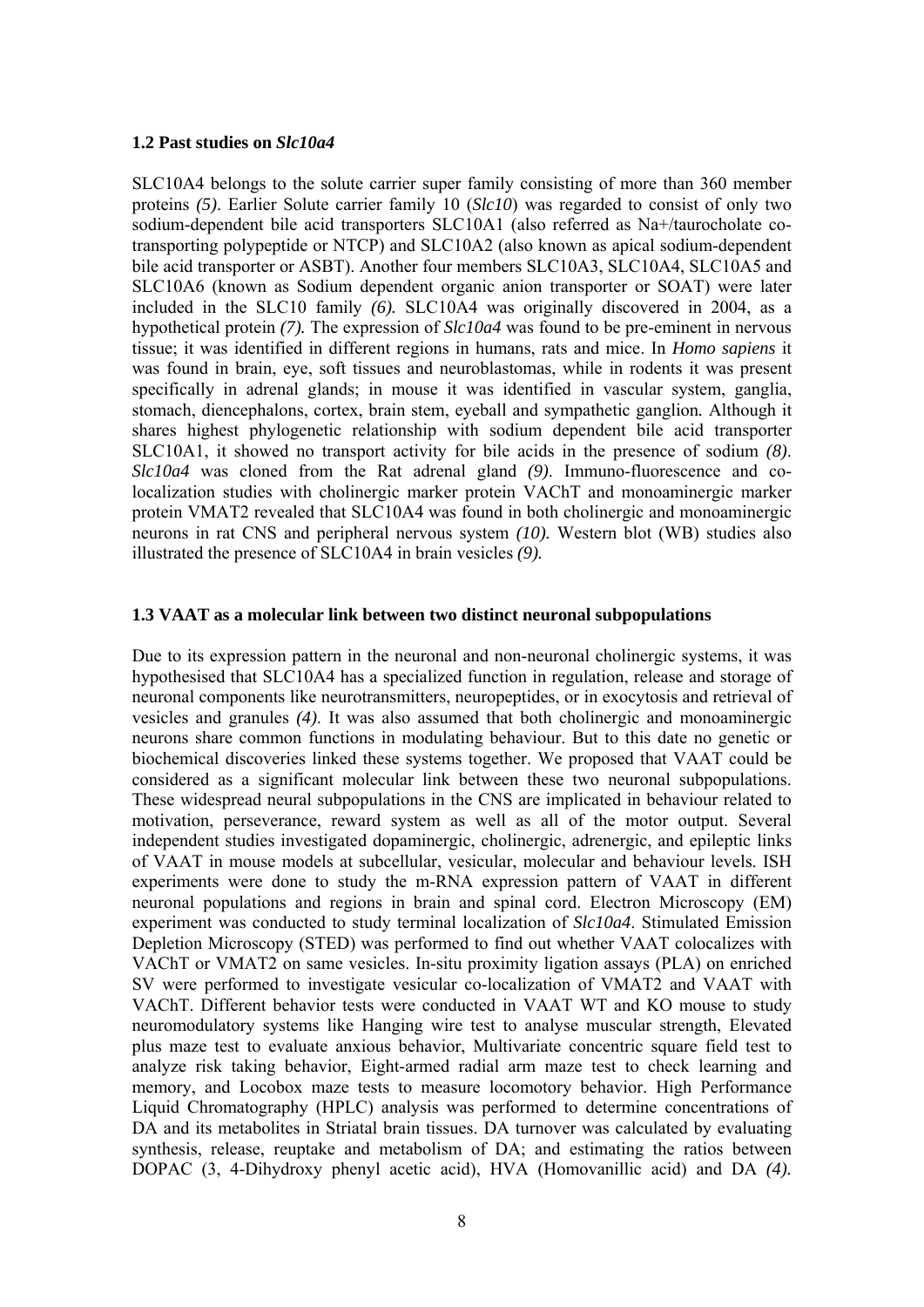Electrophysiology experiments were conducted to identify the epileptic link of VAAT. The results obtained from these parallel studies were promising and supported our original hypothesis. The current project was designed to establish and connect the missing links on VAAT and further strengthen our presumptions, that VAAT has a specialised function in regulation and release of neuronal components.

In this study the focus has been on using a WT, KO and VAAT over-expressing mice to understand VAAT functionality in cholinergic and dopaminergic neurons in the brain, and investigate its epileptic link. *Slc10a4*+/- mice were obtained from Texas A&M Institute, USA, after series of heterozygote breedings *Slc10a4<sup>-/-</sup>* mice were produced. Transgenic NSE-*Slc10a4* mice were developed by incorporation of *Slc10a4* c-DNA into mouse genome using genetic recombination tools. Experiments were performed to understand the significance of VAAT in cholinergic and dopaminergic systems, investigate VAChT distribution in NMJ's in VAAT mutant mice, study DA uptake efficiency in SV, and study m-RNA expression analysis in striatal and hippocampus tissue.

#### *Dopaminergic link*

The neurotransmitter DA plays a significant role in brain functions that modulate behavior, movement, cognition, attention, learning, emotional response, pain and pleasure. DA containing neurons accumulate in the midbrain region, which is known as substantia nigra *(11).* Substantia nigra performs a key role in vital functions like reward, addiction and movement. Especially, pars compacta region supplies DA to the striatum, hence dopaminergic synapses can be found in the striatum *(12).* Membrane and vesicular transporter proteins for DA modulate neuronal activity. Dopamine active transporter (DAT) is responsible for reuptake of DA from synaptic cleft for recycling *(13).* Reuptake is necessary to inactivate DA action at postsynaptic targets. DAT has a significant function in DA homeostasis as observed in DAT mutant mice*.* It showed five times increase in extracellular DA content, while 95% decrease in Striatal DA content *(14)*. Vesicular monoamine transporters (VMAT) 1 and 2 are vesicular proteins; VMAT2 specifically transports monoaminergic neurotransmitters into SV *(15)*. Previous studies on VMAT2 null mutant mice exhibit abnormal storage and vesicular release properties in the animals. Aberrant DA activity has been associated with various neurological disorders *(16).*

To investigate the role of VAAT in modulating DA homeostasis, SV purification and DA uptake studies were performed. The presence, absence and over expression of VAAT in respective animals were verified by vesicle enrichment and WB technique. Several modifications were done to the previous, established SV purification and uptake procedures. After conducting series of experiments using different uptake buffers, an exclusive protocol was standardized for DA uptake experiments.

#### *Epileptic link*

Several genetic studies in animals suggest that aberrations in synaptic proteins can result in different kinds of neurological disorders; Epilepsy is believed to be one of them. Previous studies established the presence of VAAT in cholinergic terminals. Another study also indicated altered locomotor activity and greater drug-induced hyperactivity in null mutant mice *(4).* Electrophysiology experiments revealed that carbachol; a cholinergic agonist impels gamma oscillations in hippocampal slices. These oscillations were observed in VAAT KO mice before treatment, and after injecting carbachol agonist, pilocarpine the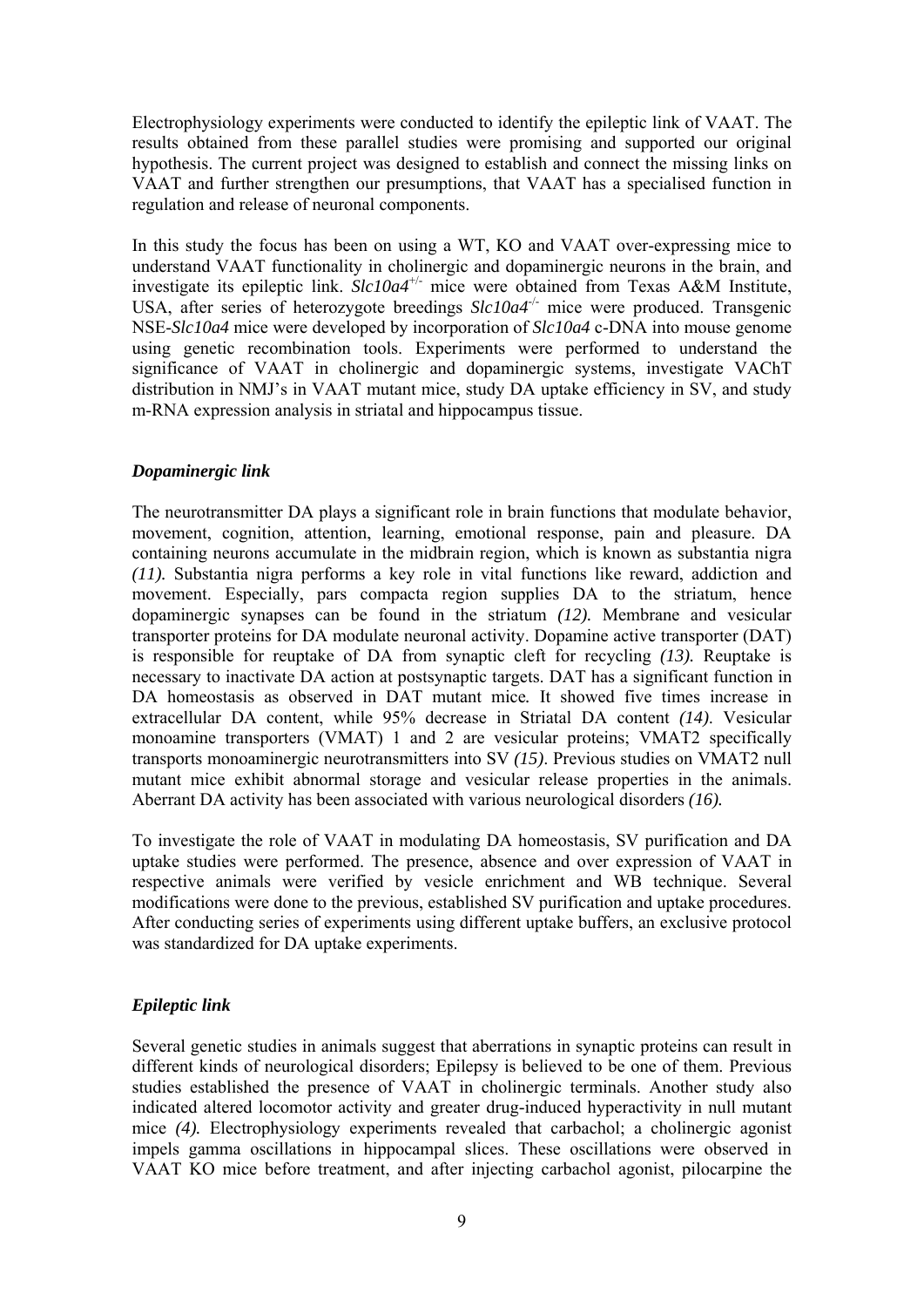epileptic seizures grew rapidly. It was assumed that absence of VAAT gives rise to a greater response to cholinergic impetus *(17)*. To investigate the epileptic link of VAAT further, and whether absence or presence of VAAT at receptor level significantly influences or gives rise to epileptic activity; we studied mRNA expression pattern in VAAT WT and KO mice. RT-qPCR experiments were done to check relative expression levels of various receptors in hippocampus and transporters in striatum regions of mice brain.

## *Cholinergic link*

Cholinergic neurons are widespread in the peripheral and central nervous system, and play significant role in behavior modulation *(18).* NMJ is the synapse where the axon terminal of a motor neuron meets the motor endplate, the highly excitable region of muscle fiber plasma membrane responsible for initiating action potentials across the muscle's surface, ultimately causing the muscle to contract. The signal passes through the NMJ via the neurotransmitter acetylcholine. Terminal branches expand outward from the motor nerve and emerge from their myelin sheath at the muscle to form terminals. These terminals are filled with synaptic vesicles, mitochondria, and tubules from smooth endoplasmic reticula. Synaptic terminals permit the necessary communication between motor neurons and their target muscles for muscle contraction *(19).* The motor end-plate is densely populated by acetylcholine receptors. This part of the research project involved co-localization studies of VAAT with VAChT in pure cholinergic synapses and analysis of VAChT distribution in NMJ's of VAAT WT and KO mice using immunofluorescence. Diaphragm and gastrocnemius muscles of mice were selected for this study.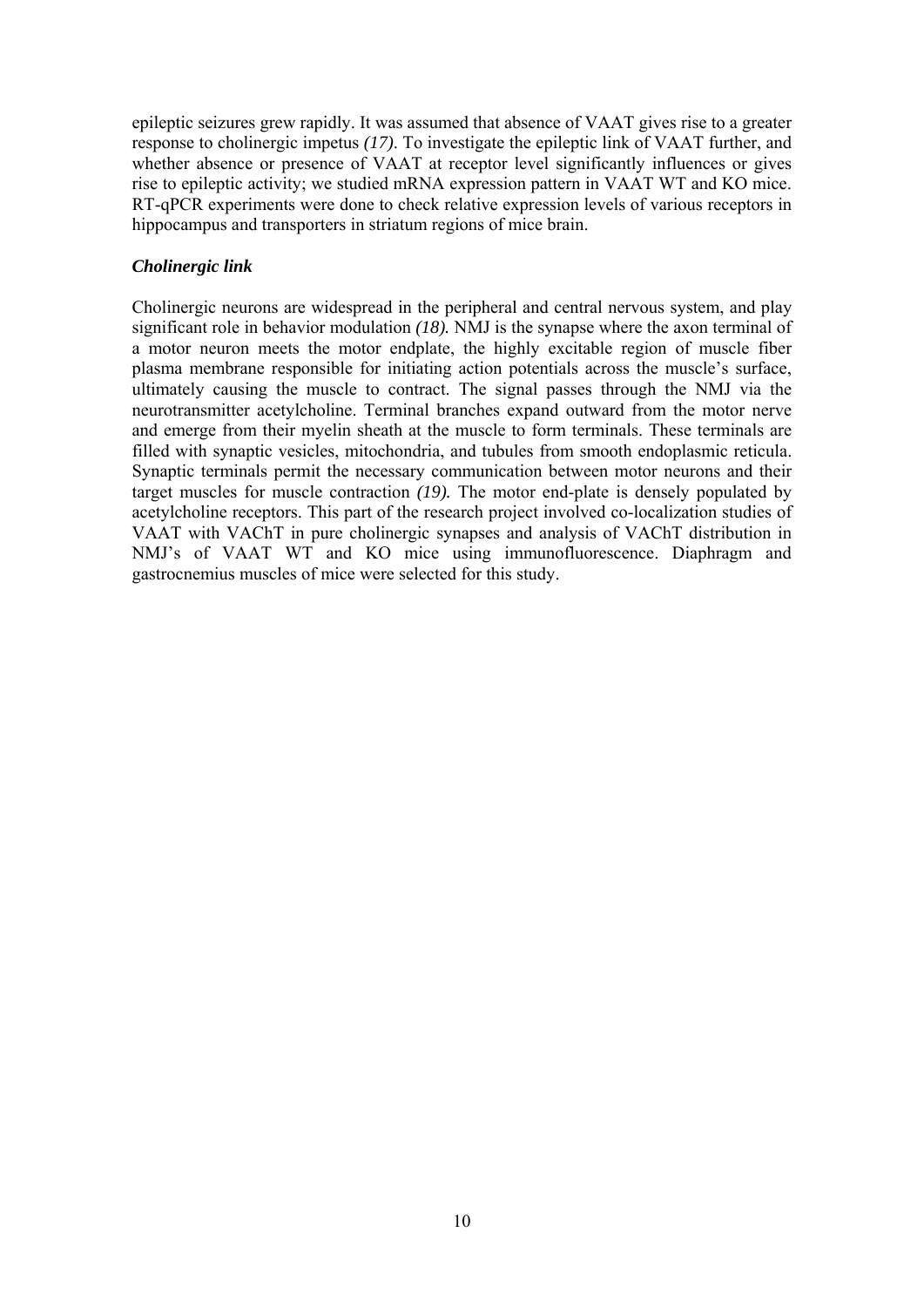# **2. Aims of the project**

The main purpose of this research study was to understand the rudimentary function and biological significance of this recently discovered orphan transporter protein *Slc10a4*. It is found to be present in both cholinergic and dopaminergic neural sub-populations widespread in the CNS. It is widely known that both dopaminergic and cholinergic neuronal systems share common functions in modulating behavior, but no genetic discoveries link these systems together. It was assumed that VAAT could be considered as a significant molecular link between these two neuronal systems. It was also hypothesised that VAAT has a significant role in regulation, release, and storage of synaptic vesicles and neurotransmitters, like DA and ACh. Aberrations in synaptic proteins and neurotransmitter signalling are also often associated with neurological disorders, like epilepsy. This research project was thus designed to connect the missing links on VAAT by investigating the dopaminergic, cholinergic and epileptic links of VAAT in WT, KO and NSE-VAAT mouse models at subcellular, vesicular and molecular levels. Also, further analysis was required to provide additional insights on the potential role of VAAT and treatment possibilities in aminergic systems.

**1) Investigate Dopaminergic link** – Dopaminergic signalling in the brain has a significant impact on our behavior related to motivation, reward, mood, attention, learning and motor behavior. It was hypothesized that VAAT has a significant role in modulating DA homeostasis and could reveal unexplored targets for curing neurological disorders. Thus, the purpose of this part of the research study was to elucidate the possible role of VAAT in pre-synaptic vesicles and its influence on DA signalling. To investigate further how the VAAT levels in synaptic vesicles affect DA uptake, a comparative analysis was performed by carrying out Synaptic vesicle assay studies in different vesicle samples extracted from the striatum regions of the brains of VAAT WT, KO and NSE-VAAT mice.

**2) Investigate Epileptic link** - Epilepsy is believed to be one of the neurological disorders caused due to abnormality in synaptic proteins. Previous studies established the presence of VAAT in cholinergic terminals; they also indicated altered locomotor activity and higher drug-induced hyperactivity in null mutant mice. Electrophysiology experiments revealed that carbachol; a cholinergic agonist impels gamma oscillations in hippocampal slices. These oscillations were observed in VAAT KO mice before treatment, and after injecting carbachol agonist, pilocarpine the epileptic seizures grew rapidly. It was hypothesized that absence of VAAT gives rise to a greater response to cholinergic impetus. To further investigate and get a deeper insight of the epileptic link of VAAT, we studied mRNA expression pattern in VAAT WT and KO mice. RT-qPCR experiments were done to find out whether presence or absence of VAAT significantly affects epileptic activity.

**3) Investigate Cholinergic link** – The axon terminal of a motor neuron meets the motor endplate at NMJ, the most excitable region of muscle fiber plasma membrane responsible for causing action potentials across the muscle's surface, leading to muscular contraction. The signal moves through the NMJ via neurotransmitter acetylcholine. Acetylcholine significantly affects our Behavior and influences locomotion and coordination of body movements. Cholinergic link of VAAT was thus investigated to identify co-expression of VAAT with VAChT, in NMJ's of diaphragm and gastrocnemius muscles of VAAT WT and KO mice. Co-localization studies of VAAT with VAChT in pure cholinergic synapses were performed and VAChT distribution was analyzed in NMJ's using immunofluorescence.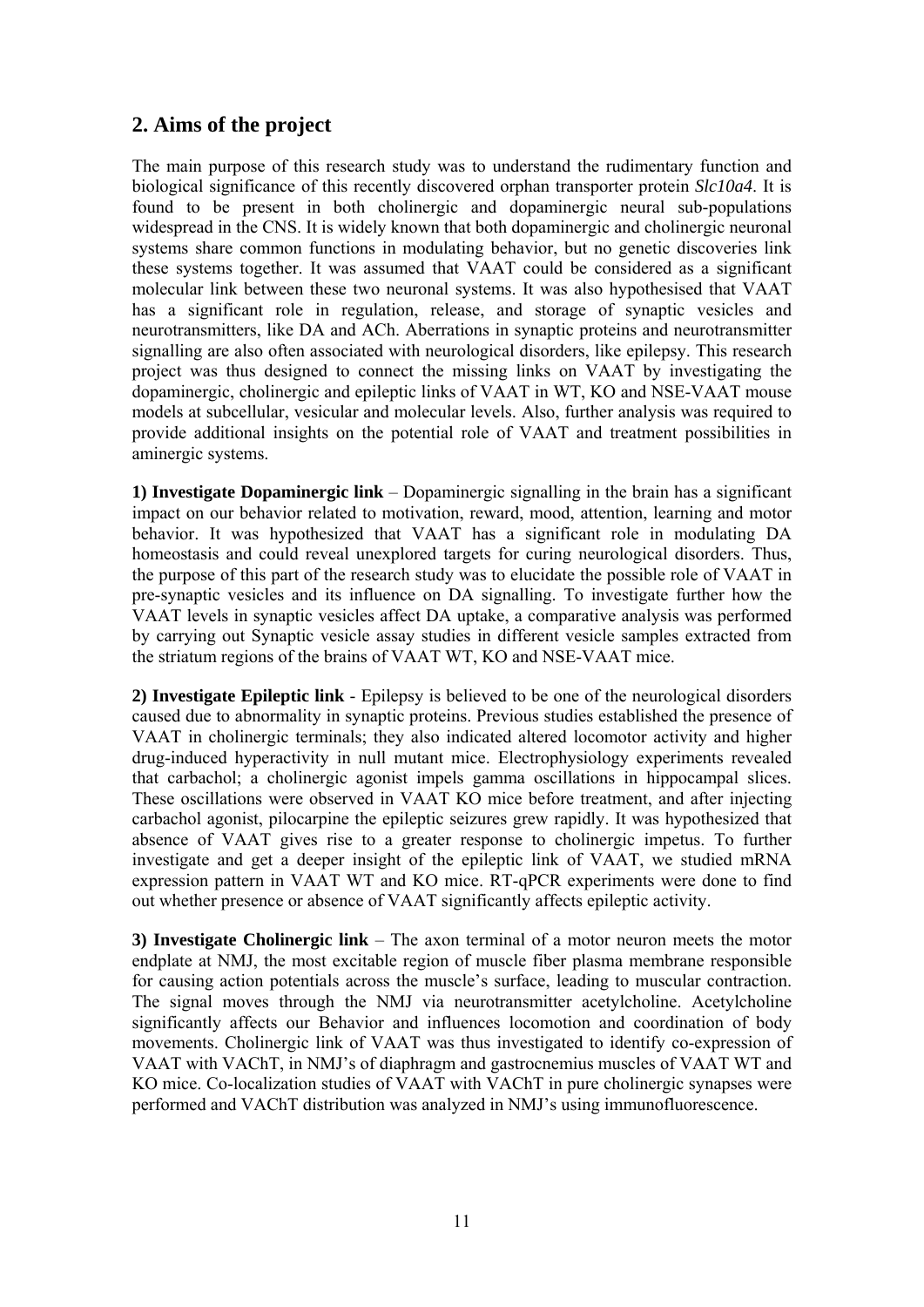# **3. Materials and Methods:**

#### **3.1 SV purification, dopamine uptake and Western Blot studies**

#### *VAAT WT, KO and NSE-VAAT Mice*

*Slc10a4* WT, KO and Transgenic NSE-VAAT animals were used for DA uptake experiments. *Slc10a4<sup>+/-</sup>* mice (strain 129/SvEvBrd) were obtained from Texas A&M Institute for Genomic Medicine (College Station, TX, USA). Heterozygote breedings were setup to generate adult male and female homozygous mice and their WT littermate controls. Transgenic NSE-*Slc10a4* (NSE-VAAT) mice were developed using genetic tools. The full length *Slc10a4*-cDNA (RIKEN clone E130304D01, Source Bioscience, Nottingham, UK) was inserted downstream of the rat neuron specific enolase (NSE, enolase 2) promoter, as depicted in *Fig.1*. HindIII linkers were attached to *Slc10a4* c-DNA by Polymerase Chain Reactions (PCR) and cloned into the HindIII site of Pnse-Ex4 vector. Correct insert orientation was verified by PCR using primers: 5'-CTCTTGTCCACCCAAGGAGA and 5'-GACCGGGACTAGAGGTGACA. Linearized NSE-*Slc10a4* construct was purified and introduced to the genome by pronuclear injection at Uppsala University Transgenic Facility (UUTF). Founders were identified by PCR, and analyzed by ISH, Immunohistochemistry (IHC) and WB experiments. NSE-*Slc10a4* was here referred to as NSE-VAAT animal. Guidelines by Swedish regulation and European Union Legislation were followed in keeping the mice. All animal experiments were conducted as approved by relevant animal ethics committee in Uppsala. Male and female mice between 7 and 24 weeks were used for vesicular experiments. *Slc10a4<sup>-/-</sup>* (VAAT mutant) mice were investigated with sibling WT mice as controls. Mice were killed by cervical dislocation and decapitation. Specific brain regions were dissected and rinsed in ice-cold homogenisation buffer.



 **Fig.1** Transgenic NSE-VAAT model

#### *Primers*

For Genotyping *Slc10a4* mice, following primers were used: WT\_forward 5'-GGAAAGACATGGCTGACTCTG, WT\_reverse 5'-CAGGTAAAGGGACCACAGG, KO\_forward 5'-CAGGTAAAGGGACCACAGG, KO\_reverse 5'-ACACCGGCCTTGTATTTGTAGC For TgNSE- *Slc10a4* animals, following primers were used: forward 5'-CTCTTGTCCACCCAAGGAGA, reverse 5'-GACCGGGACTAGAGGTGACA. Maxima™ Hot Start Taq DNA Polymerase enzyme and PCR reagents were used for genotyping *Slc10a4* animals.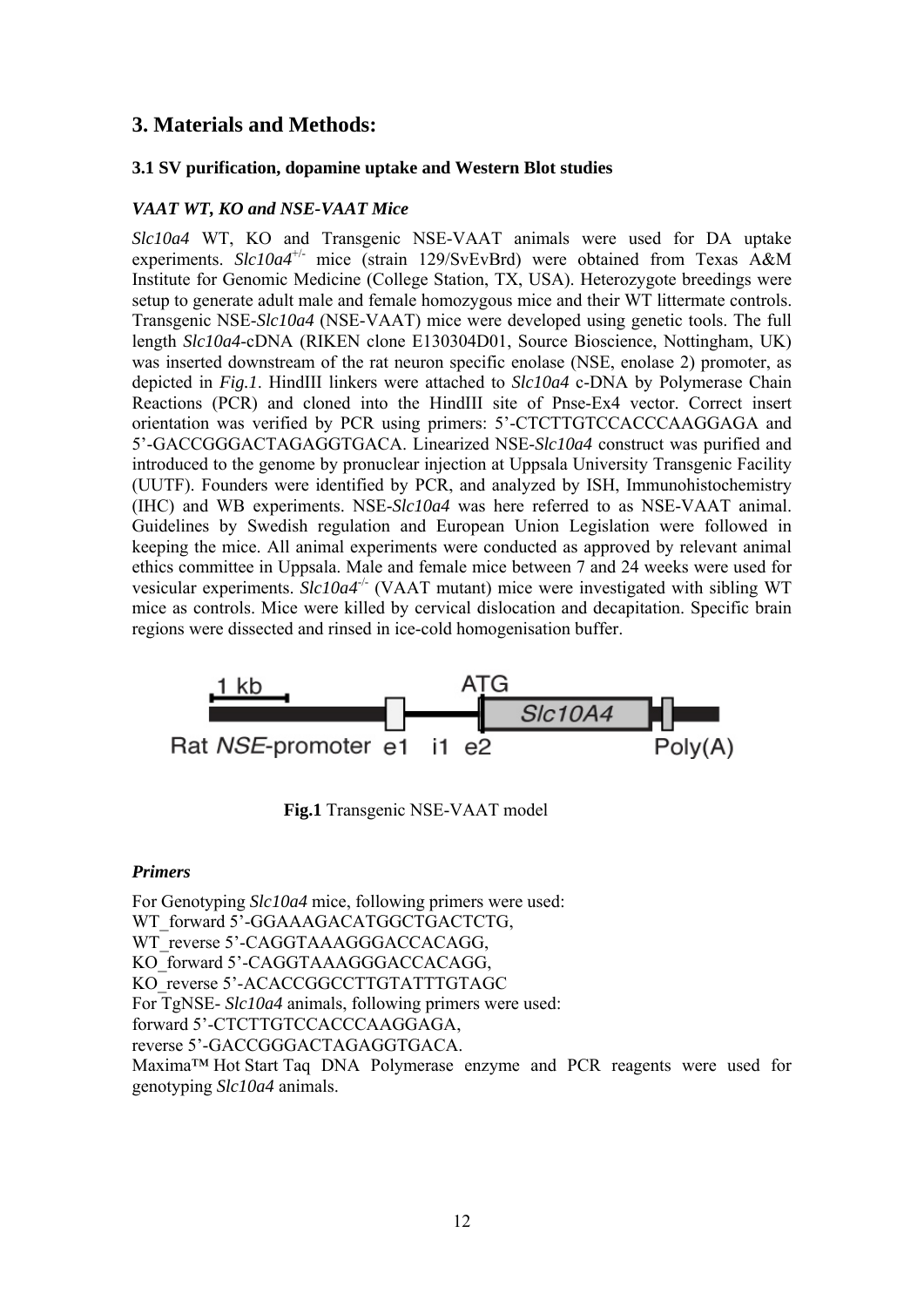#### *Antibodies and Reagents*

Antibodies for WB were used in the following dilutions: Rabbit anti-*Slc10a4* (Sigma Aldrich) 1:500, Guinea pig anti-Vacht (Millipore, MA, USA) 1:500, Synaptophysin 1:1000, VAAT 1:1000, Rpt-4 1:1000, HRP conjugated protein-A 1:5000,

Loading dye (LD): 95% 4X Loading Buffer (containing 16% Sodium Do-decyl Sulphate content) 5% Beta-mercaptoethanol (Beta-m)

Luminol Reagent (LR): LR A (5μl), LR B (1000μl), 3% Hydrogen peroxide (5μl)

#### *Genotyping*

Tail Prep: To extract genomic DNA, tail biopsies were first incubated in Tail-Prep Buffer 1, (volume of buffer added was according to the tail size). After 20 minutes at 95ºC, 450 RPM the samples were placed at room temperature for 5min. Subsequently equal amount of Tail-Prep Buffer 2 was added. PCR was performed according to the protocol and program mentioned in *Tables 2* and *3* incuded in the *Appendix*. PCR products were detected on 1% agarose gel, and mice genotypes were determined.

#### *Synaptic Vesicle Purification*

Standardization of Synaptic vesicle isolation and purification process was accomplished after extensive studies and modifications of previous protocols used by various researchers for SV purification in different animal models. Pioneering work on SV purification by *Whittaker et al (20)* from cerebral cortex in guinea-pigs; by *Huttner et al (21)* from Rat cerebral cortex*;* and by *Jahn et al* from Rat brains *(22,23)* was reviewed. Later protocols used by *Teng et al (24)*, *Takamori et al (25)* and by *Nickell JR et al (26)* were also studied, and modified to design the final protocol. Biophysical principles, homogenization procedures, buffers and fractionation protocols used to isolate and purify vesicles were analysed. DA uptake efficiency in different uptake buffers like Jahn uptake buffer, Teng's buffer and Kreb's ringer buffer was compared. These buffers were originally tested in SV uptake experiments on other animal models, but in this current experiment they were being used on mouse models. Kreb's ringer was identified as an ideal uptake buffer and used for further experiments.

Three brains (excluding cerebellum and prefrontal cortex) were pooled and homogenized in 15ml of ice-cold 0.32 M sucrose solution at 900 RPM with 10 up and down strokes of tight fitting Teflon homogenizer. Brain Lysate samples were separated and labelled as P1. The whole process was carried out at 4ºC. Cell debris, intact cells and nuclei separated in the form of pellet, when homogenate was centrifuged at 2.000 x g for 10 min. Supernatant was transferred to a separate tube and centrifuged at  $15.000 \times g$  for 15 min. Buffy coat pellet was dissolved in 2 ml of ice-cold 0.32 M sucrose and poured into a glass Teflon homogenizer containing 7 ml of deionized water to provide an osmotic shock. The suspension was homogenized within a minute at 2.000 RPM with 3 up and down strokes. Osmolarity was restored by adding 90 μl 1M HEPES (*4-(2-hydroxyethyl)-1 piperazineethanesulfonic acid*) pH 7.4 (KOH), 900 μl 1M potassium tartrate (pH 7.4) (KOH) and protease inhibitor (PI) cocktail (Roche Diagnostics Scandinavia). Pellet containing Synaptosomal fraction was separated in a tube and labelled as P2. A second centrifugation at 20.000 x g for 20 min was carried out to remove intact synaptosomes and other big membrane pieces. Intact vesicles and some contaminating organelles were obtained in the supernatant. The resulting supernatant was centrifuged at 55.000 x g for 60 min to remove contaminating membrane pieces and bigger vesicular structures. Pellet containing large myelin membrane pieces of mitochondria and leftover intact synaptosomes was separated and labelled as P3. To the supernatant (100  $\mu$ l) 0.01 M MgSO<sub>4</sub>, 0.25 M HEPES pH 7.4 (KOH), 1M Potassium tartrate pH 7.4 (KOH) was added and centrifuged at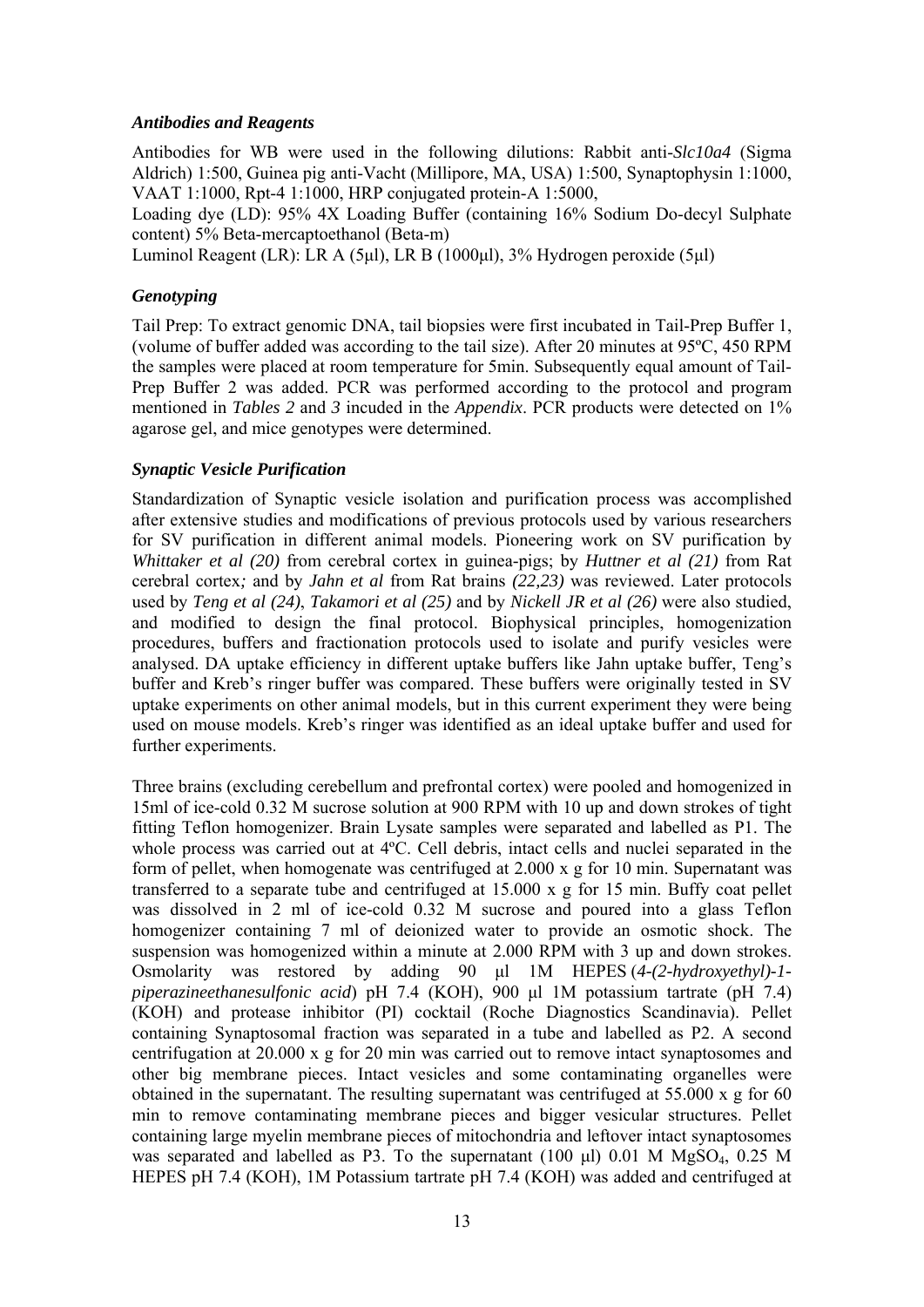100.000 x g for 120 min. The final pellet containing small synaptic vesicles was dissolved in 300 μl Krebs-Ringer buffer (in mM, NaCl 140, KCl 5, MgCl<sub>2</sub> 2, CaCl<sub>2</sub> 2, HEPES 10, sucrose 6, glucose 10, pH 7.4). Final vesicular fraction containing small synaptic vesicles was separated in a tube and labelled as P4. Protein content was quantified using Bradford assay *(Appendix 10.2.2)* and BSA as standard.

## *Dopamine Uptake Process*

DA Uptake was initiated by incubating 15 μg protein equivalents of freshly prepared vesicles in 100 μl assay buffer (Krebs Ringer buffer with 50 nM [3H] DA (Perkin Elmer, Massachusetts, USA)) and 2 mM ATP-Mg final concentration at 32ºC for different time points. Triplicate samples were measured for different mouse samples, at every repeat. Uptake was stopped by dilution in 3 ml of wash buffer (in mM: 10 MOPS, 100 Potassium gluconate,  $2 \text{ MgCl}_2$ ). Non-specific uptake was measured after incubating SV in reserpine (200 nM) for 5 min at 32ºC before adding assay buffer, and by uptake performed on ice. Samples were filtered through Whatman GF/F filters (Whatman, Maidstone, UK) and washed with 5 ml of ice-cold wash buffer. Scintillation counter was used for counting of [3H] DA retained in the filters. Non-specific uptake was subtracted for each time point and genotype. Data counts for each sample were represented as percent of WT control counts after 16 min incubation period.

## *Western Blot Studies*

WB experiments were performed to establish presence of VAAT in SV samples of NSE-VAAT, VAAT WT & KO samples. Presence of vesicular protein Synaptophysin and RPT4 was investigated in vesicle precipitates collected at different stages during SV purification process in different mice genotypes. These brain lysate samples were labelled as P1 (Brain Lysate samples), P2 (Synaptosomal fraction), P3 (Large myelin membrane pieces of mitochondria and left over intact synaptosomes) and P4 (Final enriched vesicle fraction containing small synaptic vesicles). Samples were prepared by adding loading dye (Composition mentioned in *Section 4.1 Antibodies and Reagents*), as it provides uniform charge to the protein;  $1/4<sup>th</sup>$  volume (LD) of the total volume was added to the sample. Betamercaptoethanol present in it, acts as a reducing agent, so the protein stays in a reduced form due to its presence. Samples were separated on 4-15% mini-PROTEAN TGX precast gel (Bio-Rad Laboratories AB, Sweden) at 121V for 1h. Subsequently, samples present in the gel were transferred on to a nitrocellulose membrane (Bio-Rad Laboratories AB, Sweden), at 15V for 30 min in a semi-dry electrophoretic transfer cell (Bio-Rad Laboratories AB, Sweden). Nitrocellulose membrane was blocked with 3% BSA for 1 h and incubated with primary antibody in blocking solution for 2 h at RT, followed by four washes in TBST (50 mM Tris pH 8, 150 mM NaCl, 0.05% Tween20). Membrane was incubated with protein A-HRP conjugates (Bio-Rad Laboratories AB, Sweden) for 1h at RT and washed in TBST. Then the membrane was treated with Luminol reagent, and the film was developed and printed in the dark room.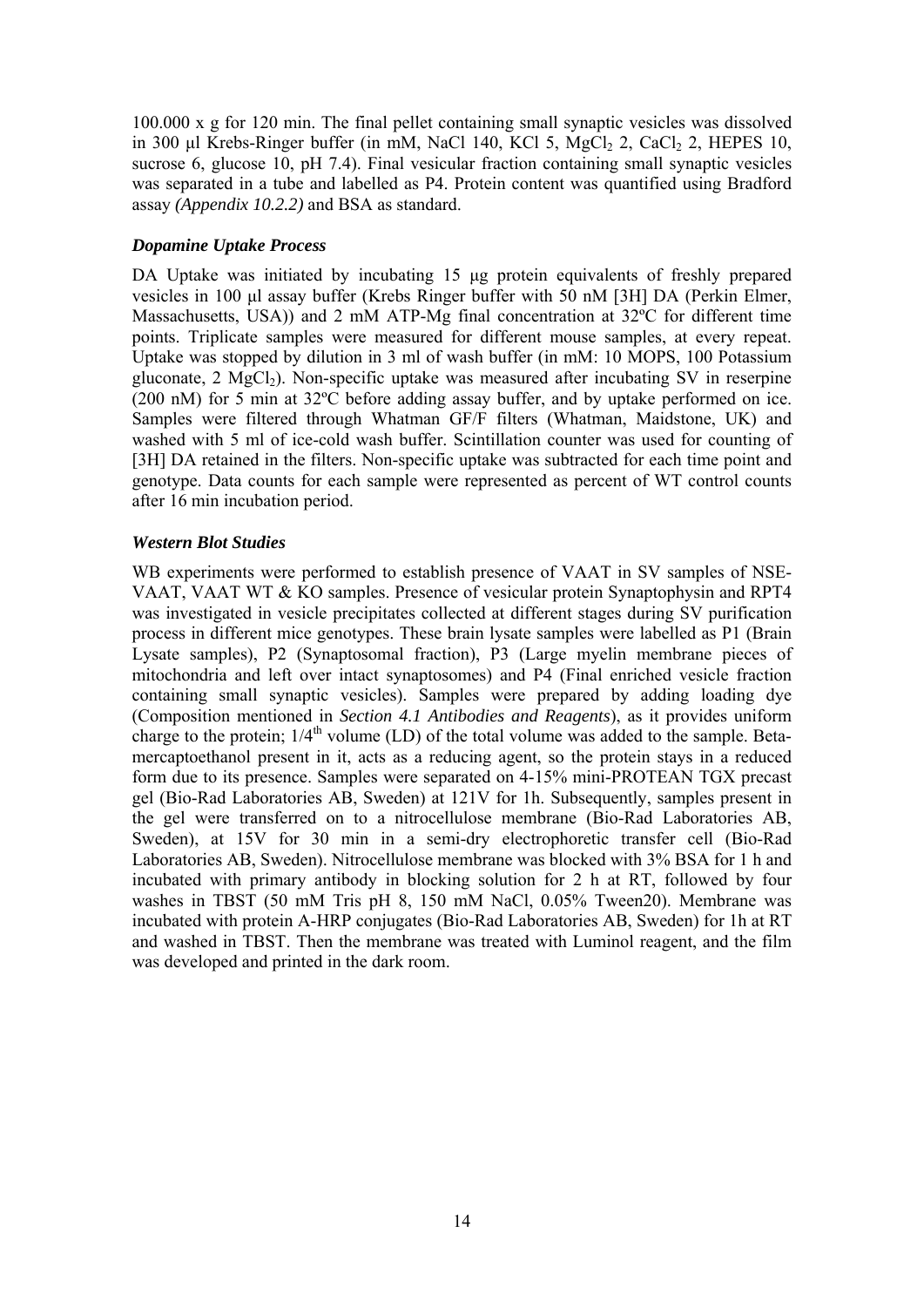## **3.2 Transcription studies**

## *VAAT WT and KO Mice*

*Slc10a4* WT (+/+) and KO (-/-) animals were used for RNA expression studies. Striatum and Hippocampus tissues were specifically analysed in this experiment.

## *Primers*

Primers for muscarinic receptors (M1, M2, M3, M4 and M5); nicotinic receptor (Chrna7), and dopaminergic receptors (D1 and D2) included in *Table.1* in the *Appendix*; were used to study the m-RNA expression in WT and KO mice.

## *Tissue Preparation and Homogenization*

Striatum and Hippocampus tissues were dissected from mouse brains. Tissue samples were homogenized in Tri-Reagent solution, using a pestle manually. Homogenate was incubated for 5 min at RT. It was centrifuged at 12.000 x g for 10 min at 4ºC, and supernatant was transferred to a fresh tube.

## *RNA extraction*

Bromo-chloro-phenol (or BCP) (100μl/1ml of Tri-Reagent) was added to the tube containing supernatant and incubated at RT for 5-15 min. The mix was then centrifuged at 12.000 x g for 10-15 min at 4ºC. Aqueous phase was then transferred to a new tube.

## *RNA Precipitation and Wash*

Iso-propanol (500μl/1ml of Tri-reagent) was added to the tube containing aqueous solution, vortexed for 10 sec. and incubated at RT for 10 minutes. Tubes were then centrifuged at 12.000 x g for 8 minutes at 4-25ºC, and supernatant was discarded. After discarding supernatant, 75% ethanol (1ml alcohol/1ml of tri-reagent solution) was added to the tube, and centrifuged at 75.000 x g for 5 min. Ethanol was removed and RNA pellet was air-dried briefly. Nuclease free water was then added to the tube containing RNA pellet.

#### *RNA quality check*

Agarose gel electrophoresis was performed to judge the integrity and overall quality of RNA samples by checking the 28S and 18S rRNA bands. The secondary structure of RNA alters its migration pattern in gels so that it will not migrate according to its true size. Bands are generally not as sharp as in denaturating gels, and a single RNA species may migrate as multiple bands representing different structures. RNA samples (1 µg) were loaded directly on 0.7 % agarose gels in TBE (89 mM Tris-HCl pH 7.8, 89 mM borate, 2 mM EDTA) with 0.5 µg/ml ethidium bromide added to the buffer. Same amount of ethidium bromide was added in all the samples (including the size marker) because ethidium bromide concentration affects RNA migration in agarose gels. An aliquot of intact RNA was run as a positive control to rule out unusual results. The gel was run at 5-6 V/cm measured between the electrodes.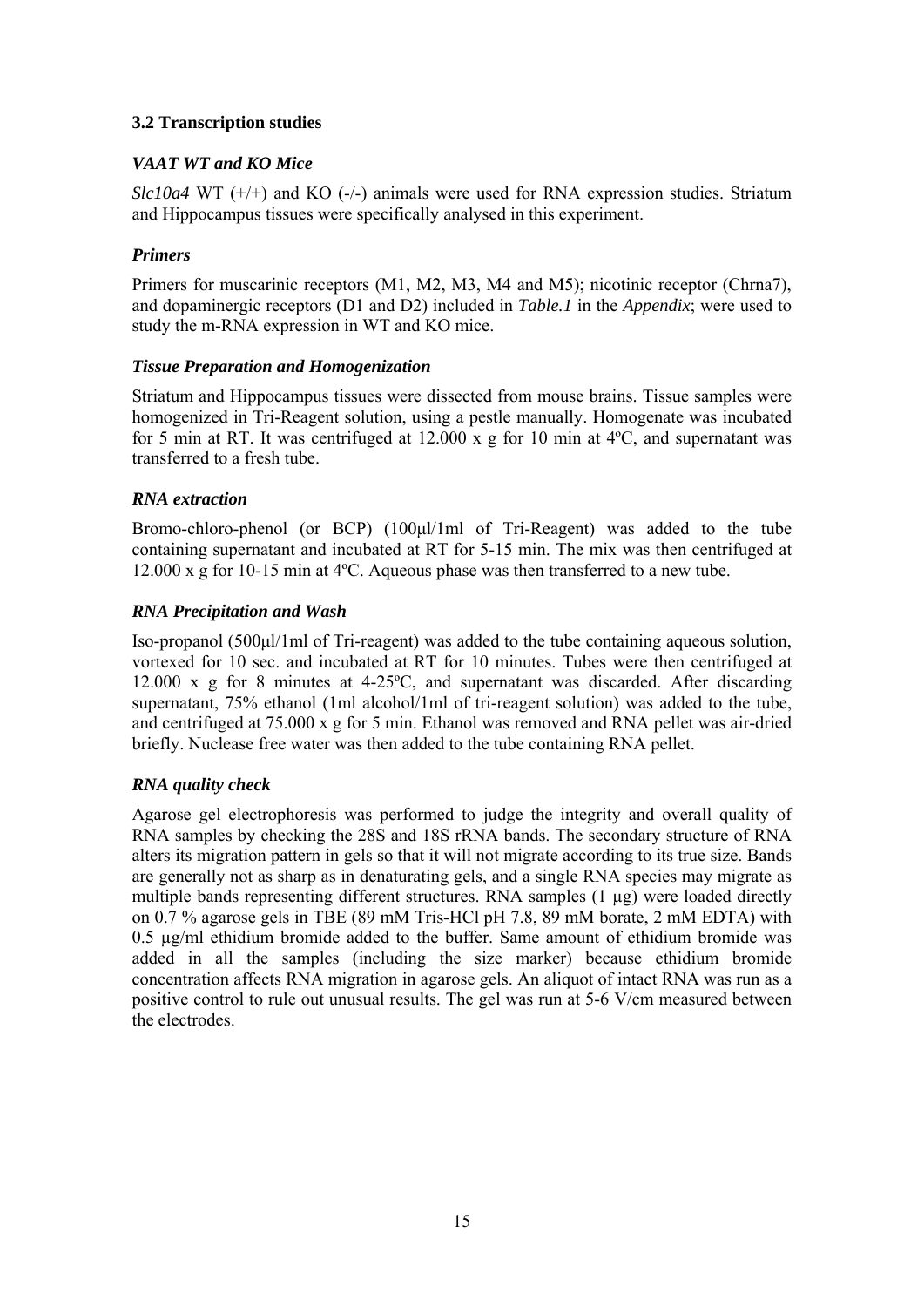#### *Genomic DNA contamination check and removal of genomic DNA*

After RNA quality check, the presence of contaminating gDNA was tested in the RNA samples. Housekeeping gene, Tubb5 primers were used to amplify RNA samples by running a PCR *(Appendix Table 4* and *5).* The quality of the starting template and its integrity can be determined by amplifying a housekeeping gene. The target gene(s) as well as housekeeping gene are co-amplified in the same reaction, eliminating the well-to-well variability that would occur if separate amplification reactions were carried out. These genes do not vary in expression between different samples. PCR products were then run on a gel to test the presence of contaminating gDNA in these RNA samples. Subsequently, RNA samples contaminated with gDNA were treated with DNase1, Protocol for DNase1 treatment is provided in the *Appendix* in *Table.6*. Post DNase treatment another gel was run to check presence of gDNA in these samples.

#### *cDNA Synthesis*

cDNA was synthesised using reagents and protocols suggested in Invitrogen kit. Primers, d-NTP's and water were added to the extracted RNA samples. Mix was heated to 65ºC for 5 min and quickly chilled on ice. Subsequently Buffer, DTT and RNase out reagent were added to the tube, mixed and incubated at 37ºC for 2 min. Reverse transcriptase was added, and the mix was incubated at 25ºC for 10 min. Tubes were further incubated for 50 min at 37ºC, heat inactivated at 70ºC for 15 min, stored at -20ºC, and cDNA samples were diluted.

#### *Primer quality check*

Synthesized cDNA samples of hippocampus were used as templates to perform PCR on five muscarinic receptors, one nicotinic receptor and two dopaminergic receptors. Subsequently, the PCR products were run on an agarose gel to evaluate primer efficacy*.*

#### *Quantitative PCR experiments*

QPCR- SYBR Green (SG) mix, primers, water and cDNA were added to the PCR plate, using KAPA SYBR FAST qPCR Kit. The PCR program used for these experiments can be found in *Table 7*. Q-PCR Data was analysed using iQ5 software.

#### **3.3 Co-localization studies in Neuromuscular junctions**

#### *VAAT WT and KO mice*

*Slc10a4* WT (+/+) and KO (-/-) mice were used for co-localization studies of VAAT with Vacht in NMJ's of Diaphragm and Gastrocnemius muscles. Two day old baby mice and adult mice were used for IHC experiments.

#### *Antibodies*

Primary antibodies used for IHC experiments were Guinea Pig Vacht (1:200), and Rabbit VAAT (1:500), while secondary antibodies used were Goat anti Guinea pig Cy3 (1:500), Donkey anti rabbit Alexa 647 (1:400), and Anti Btx (1:5000).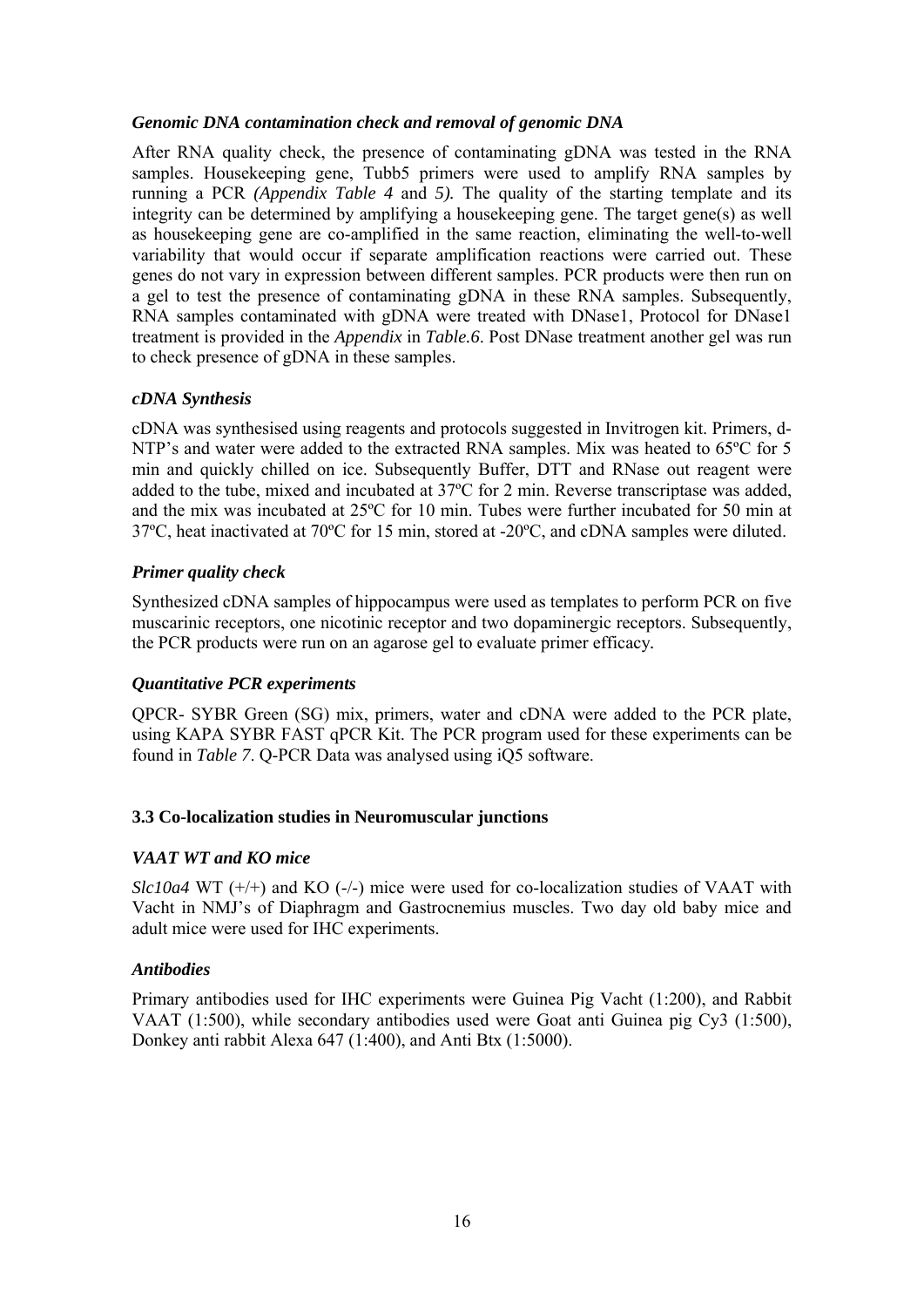#### *Tissue preparation*

*Chat-Tom-Cre, Slc10a4* WT and KO mice were anesthetized with Isofluorane; according to body weight 100 μl/ 10 g sedative was administered to each mice. Phosphate buffered saline (PBS) solution with 4% formaldehyde was perfused by cardiac puncture in the heart. Once blood flow stopped, mice were dissected. Diaphragm and gastrocnemius muscles were removed and placed in 4% formaldehyde solution in PBS overnight (O/N). Prior to cryosectioning, tissue was cryo-protected in 30% sucrose in PBS O/N, and embedded in tissue tek.

#### *Cryo-sectioning*

20 μm sections were collected in a cryostat (Microme HS, 560) on glass slides (Thermo Scientific, Superfrost plus) and stored at -20ºC until use.

#### *Immunohistochemistry*

IHC protocol was standardised by conducting test runs, PBStx and TBStx solutions were used separately to compare their individual efficiency. Slides processed using TBStx solution had superior results, compared to the ones processed using PBStx solution. So TBStx solution was used for further IHC experiments. Prior to Immuno-staining, slides were kept at room temperature for 30 min. Tissue tek was removed by placing the slides in TBStx (0.5% TritonX in TBS) for 10 min. Blocking solution (TBStx + 1% Bovine Serum Albumin (BSA) or Donkey serum) was applied for 1h to reduce unspecific antibody binding. Post blocking, slides were incubated with primary antibody diluted in blocking solution O/N at 4°C. Unbound antibody was removed by TBStx washing. Slides were incubated with secondary antibody in TBStx for 45 min in dark, at RT. Secondary antibody was removed by TBStx washing. Triton-X was removed by TBS washing. Extra liquid was dabbed off from the slides, and they were mounted with Mowiol. Slides were kept in dark and cold. Fluorescence microscopy was used to view the immuno-staining in these sections*.* 

#### *Image analysis*

Immuno-stained NMJ images captured using fluorescence microscope, were analysed using Image-J software. The degree of overlap or co-localization co-efficient of VAChT with VAAT in WT immuno-stained NMJ images was characterized *(27).*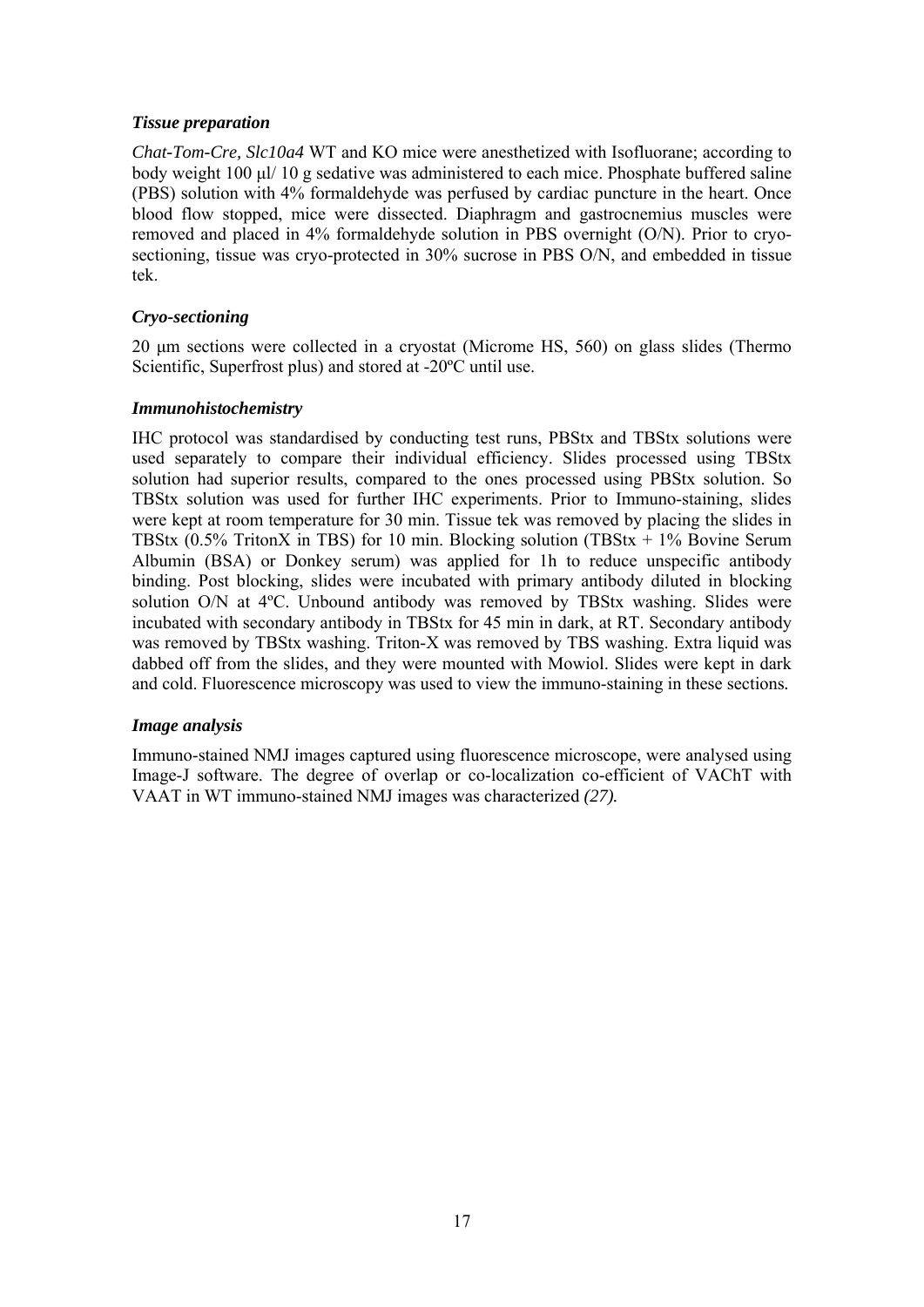# **4. Results**

#### **4.1 Synaptic Vesicle Purification, Dopamine Uptake and Western Blot Studies**

WB studies were performed to investigate vesicle enrichment of vesicular protein Synaptophysin and non-vesicular protein RPT4. The SV enrichment results are shown in *Fig.2.* Blot indicates that Synaptophysin was present in different amounts from P1 to P4 fraction, while RPT4 was present in almost equal amount from P1 to P3 fraction, while it was present in least amount in final vesicular fraction P4.



**Fig.2.** Western blot of Vesicular fractions P1, P2, P3 and P4 for detecting Vesicular protein Synaptophysin (SYP) and Non-vesicular protein RPT4. P1: Brain Lysate samples, P2: Synaptosomal fraction, P3: Large myelin membrane pieces of mitochondria left over intact synaptosomes, P4: Final enriched vesicle fraction containing small synaptic vesicles.

The Presence of VAAT and Synaptophysin was determined (as 72 KDa and 38 KDa proteins) and detected in P4 vesicular precipitate (containing small synaptic vesicles) of VAAT WT, KO and NSE-VAAT mice using WB studies. As shown in *Fig.3,* VAAT was present in WT and NSE-VAAT samples in different amounts, while it was absent in KO sample. Synaptophysin was present in equal amounts in all three mouse genotypes.



**Fig.3.** Presence of VAAT (as 72 KDa mol. weight protein) and Synaptophysin (SYP as 38 KDa protein) in protein extracts from Knockout (KO), Wild type (WT), and NSE-VAAT (NSE) mice. For NSE mice, several dilutions (1, 1/5, and 1/10) were applied. Detection of the Proteins were performed by Western Blot using specific antibodies.

DA uptake efficiency in Jahn uptake buffer, Teng's buffer and Kreb's ringer buffer was compared. The results are illustrated in *Fig.4* and *5*.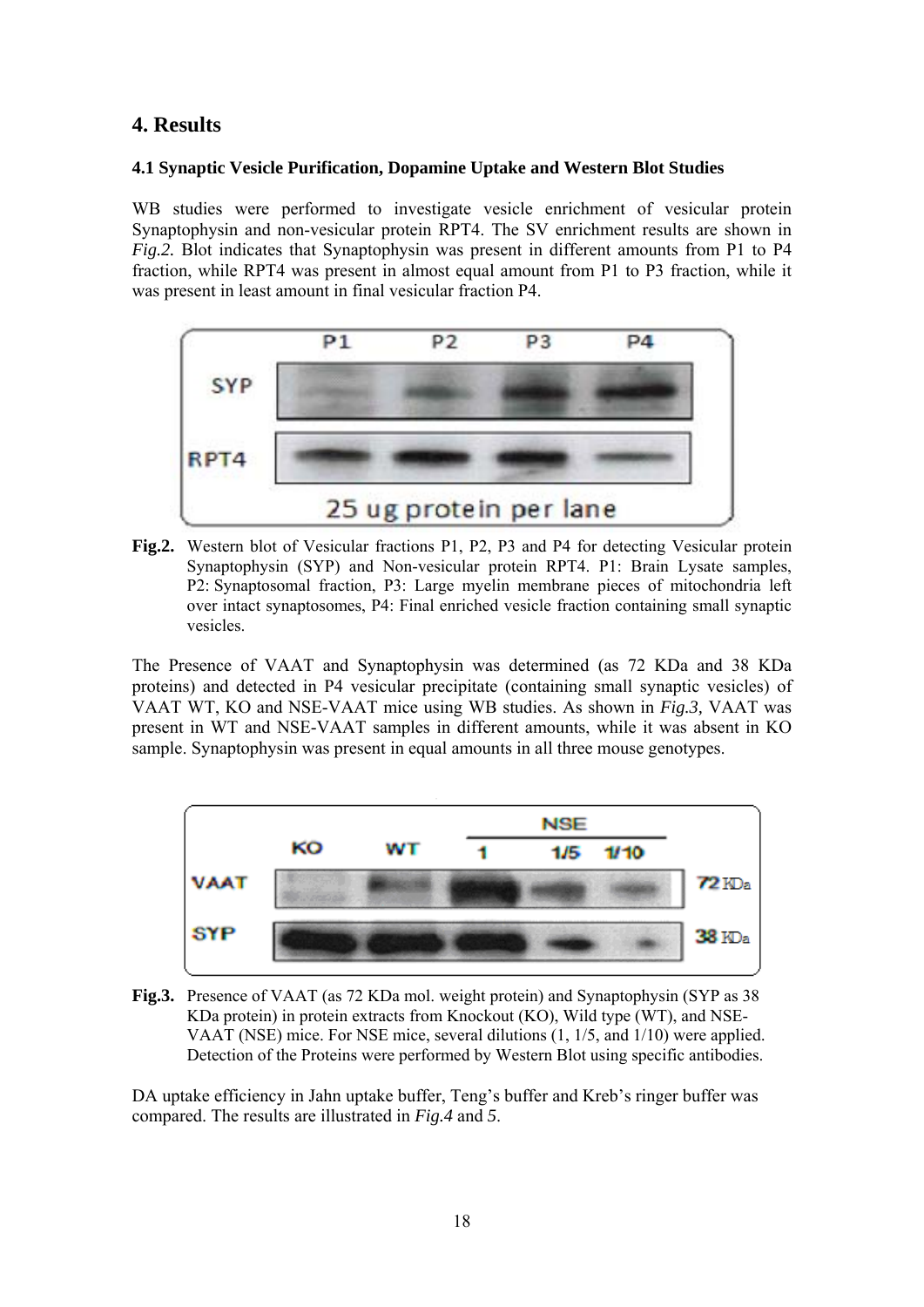

 **Fig.4.** Comparison of DA uptake using (a) Jahn Buffer (b) Teng Buffer in different samples at different time points and temperatures.



**Fig.5.** Comparison of DA uptake using (a) Teng Buffer (b) Kreb's ringer Buffer in different samples at different time points and temperatures.

DA uptake in vesicles from NSE-VAAT, WT and KO animals at different time points is illustrated in the form of a graph in *Fig.6*. Non-specific uptake determined in the presence of reserpine was deducted at each time point for all three genotypes. DA uptake was quantified and normalized according to control samples after removal of uptake in the presence of reserpine. Vesicles from VAAT null mice show less DA uptake while vesicles from NSE-VAAT mice show an increased uptake compared to vesicles from WT mice. No significant differences in DA uptake of different genotypes were seen at 8 min, because a saturation level was reached.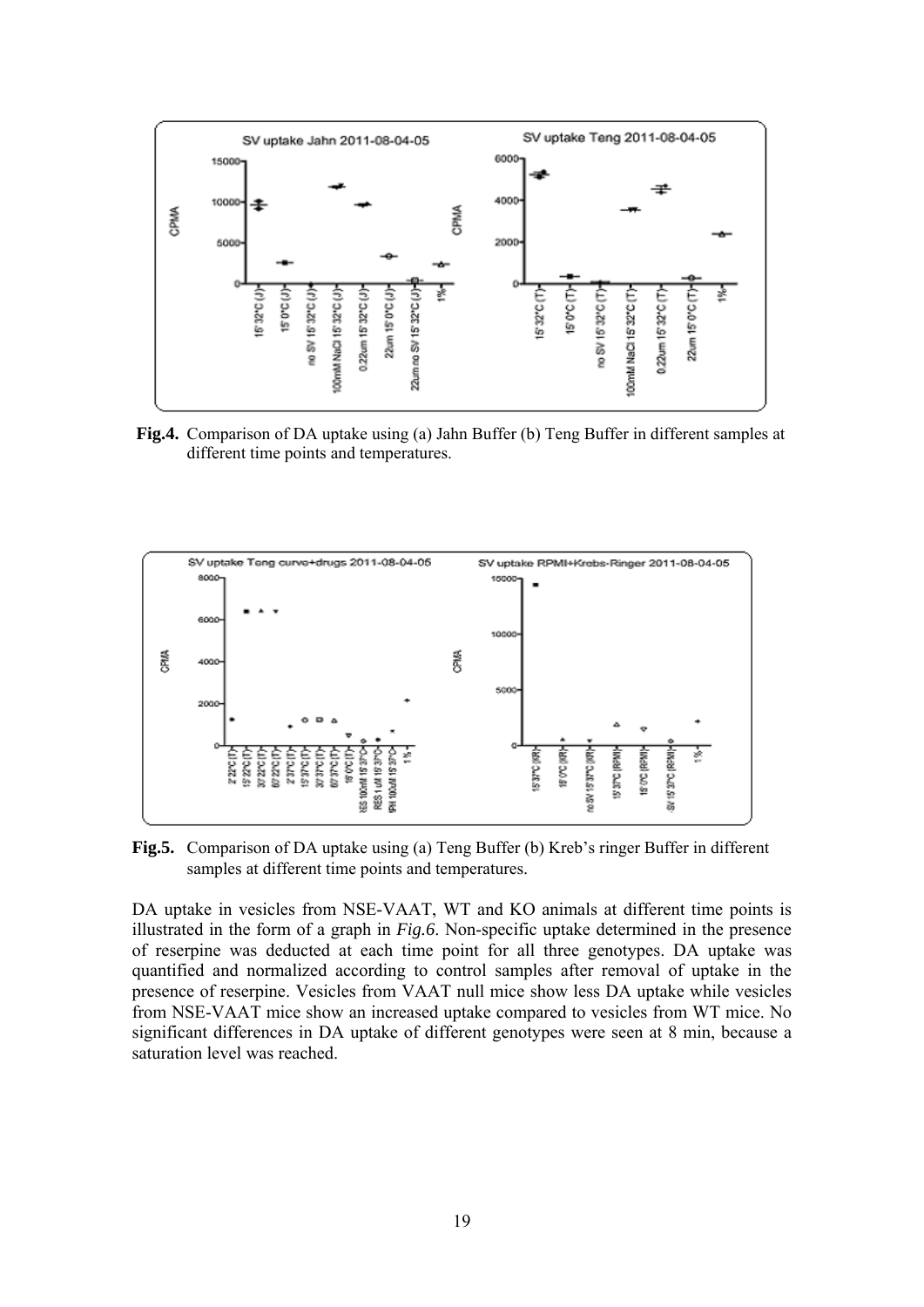

**Fig.6.** Comparison of DA Uptake by NSE-VAAT, WT and KO samples. Solid line indicates uptake by NSE-VAAT samples, dashed line indicates uptake by WT samples, while dotted line indicates uptake by KO samples. Reserpine plot represents uptake shown by control samples of all three genotypes in the presence of reserpine.

#### **4.2 Transcription studies Results**

The relative m-RNA expression levels of transporters and receptors in Hippocampus and Striatum regions were checked in VAAT WT and KO animals. The m-RNA quality and contamination in RNA samples was checked at every step during the experiment. Primer efficiency of different primers was verified by running PCR, and Q-PCR experiments using those primers. The gel picture in *Fig.7* corresponds to samples from different brain regions. In our actual experiment we took 7 WT and 7 KO samples (hippocampus or striatum) and did the same quality checks and gel runs.

RNA prepared by Tri-reagent protocol was quality checked on an agarose gel. Quality of extracted RNA samples can be determined by the appearance of 28S and 18S discrete bands on an agarose gel. Crisp bands are indicative of intact m-RNAs the majority of which are between 2 Kb to 6 Kb in length, whereas smears trailing from 28S or/and 18S bands are indicative of degradation. RNA isolated in our case was intact as shown in *Fig.7*.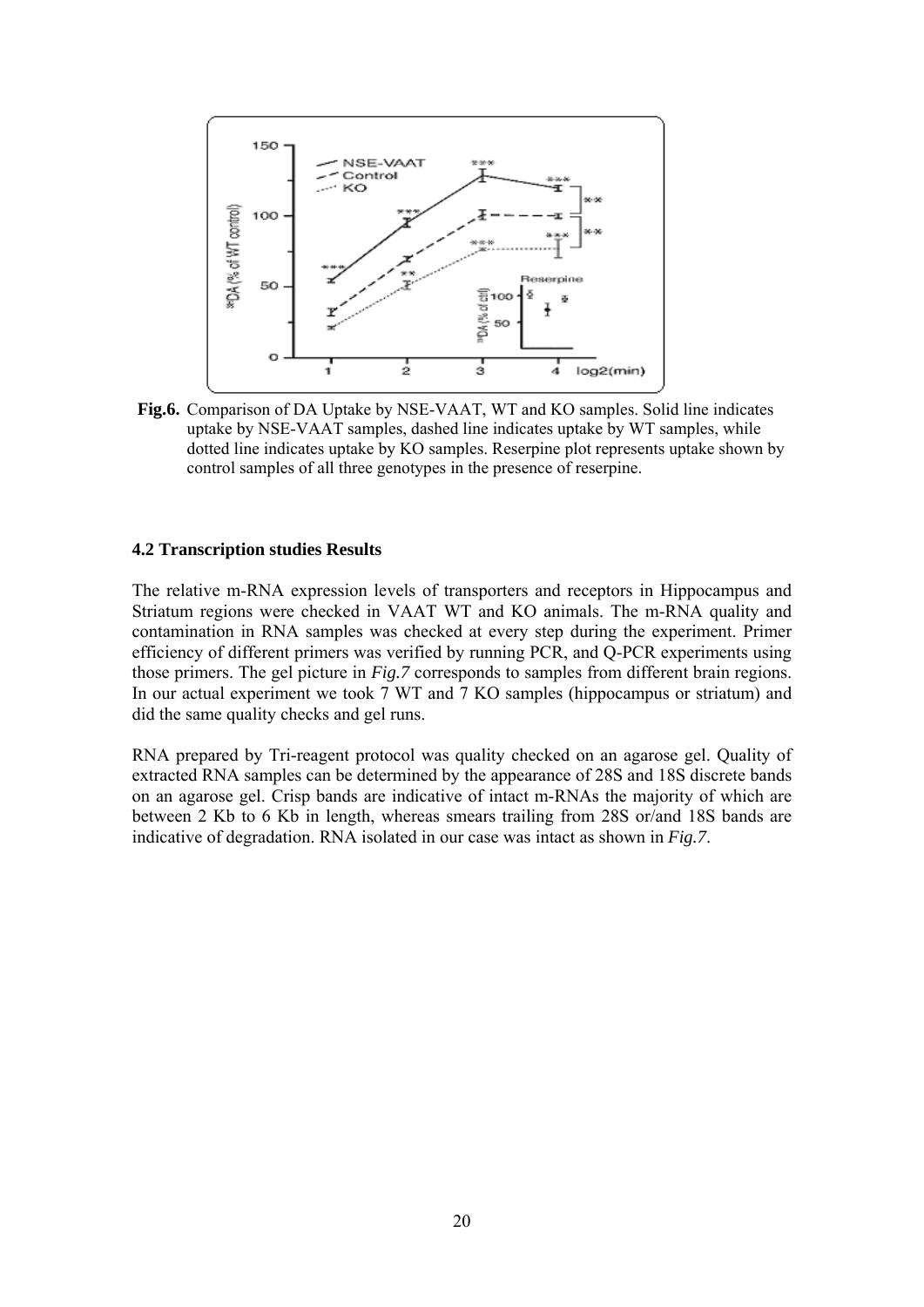

**Fig.7.** RNA samples isolated from different tissues. The upper band represents the 28S rRNA and the lower band the 18S rRNA. Samples were separated by gel electrophoresis as described in Materials and Methods.

Contamination with genomic DNA is a common problem while isolating RNA. Traces of gDNA can cause skewed quantitation of mRNA by RT-qPCR. RNA samples were used as templates to amplify Tubb5, a housekeeping gene to check gDNA contamination. The quality of the starting template and its integrity was determined in this experiment, by amplifying Tubb5. The target RNA as well as housekeeping gene is co-amplified in the same reaction, eliminating the well-to-well differences that would occur if separate amplification reactions were carried out. From all samples excluding skeletal muscle sample amplification products were obtained (*Fig. 8)*, which indicate contamination in those RNA samples. Genomic DNA from a tail biopsy was used as a positive control.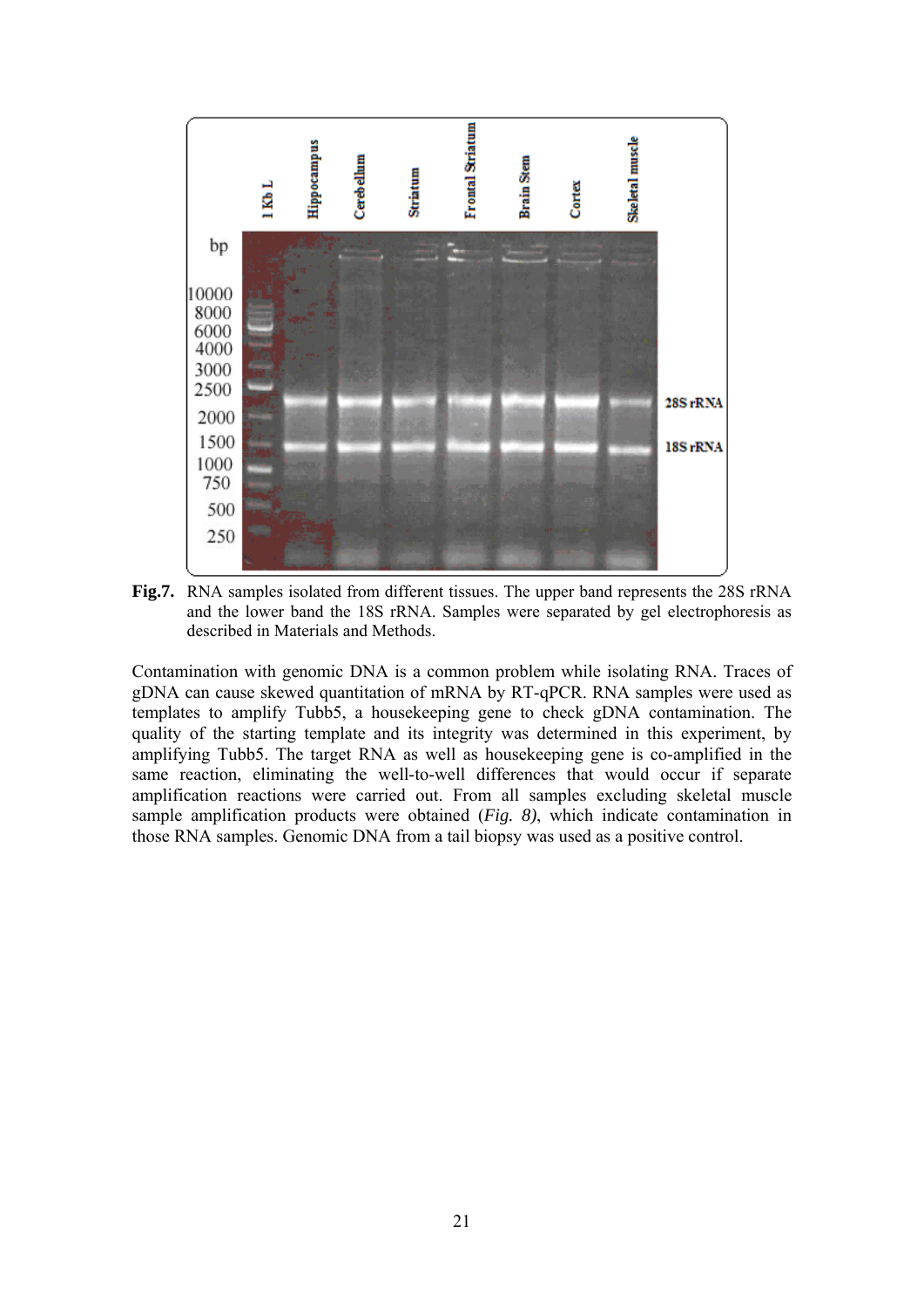

 **Fig.8.** Genomic DNA contamination check in different RNA samples. Presence of gDNA confirmed in the form of band in all samples, except skeletal muscle sample.

To remove genomic DNA contamination from RNA samples, DNase treatment was given to the contaminated samples as described in *section 4.2*. Post-DNase treatment a gel was again run to check the quality of RNA. The gel picture in *Fig.9* shows smears in all the samples. This indicates that total RNA lost integrity during the DNase I treatment process. However, it was suggested that this degradation of total RNA should not create a problem because the amplicon size for the RT-qPCR primer pairs used varied between 80 bps to 200 bps whereas the smear range was between 500 bps to 4000 bps.



**Fig.9.** Post DNase treatment, quality of different RNA samples checked; Smears observed on gel.

After DNase treatment m-RNA samples were subjected to DNA contamination check as mentioned above; m-RNA samples were used as a template to amplify from Tubb5 primers and checked on the gel to monitor contamination. Gel picture in *Fig.10* shows no bands in any of the RNA samples, which suggests that there was no contamination in the samples anymore.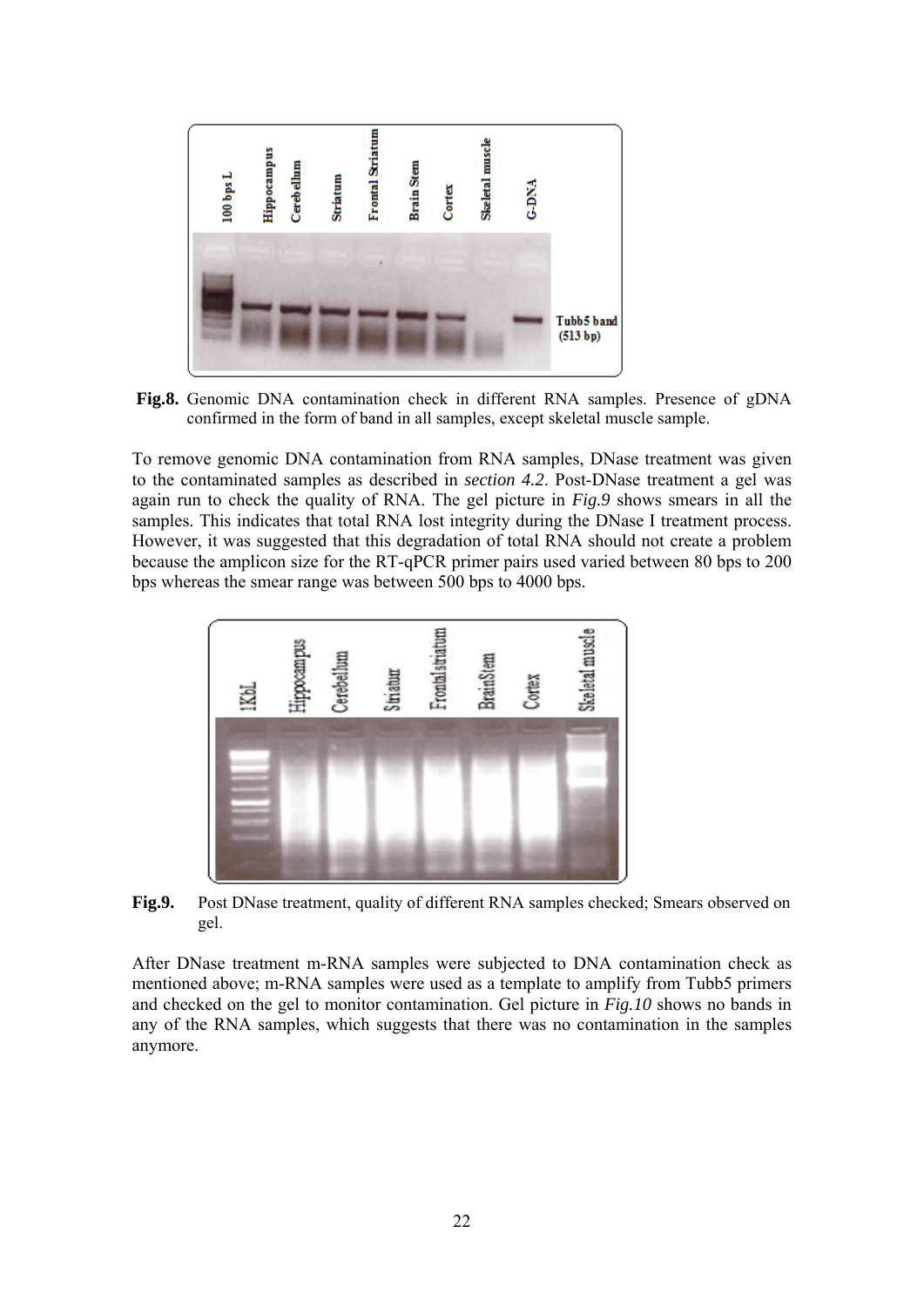

**Fig.10.** Genomic DNA contamination check of different RNA samples using Tubb5 primers, post DNase treatment. No gDNA bands in RNA samples confirm absence of gDNA after DNase treatment.

All the primer pairs underwent efficiency check by running a PCR using same cDNA sample. Some size differences were observed for different amplicons (*Fig.11).* The amplification was considered to be efficient while no band was observed in the last well where Water sample was run, and primer pairs were used for Q-PCR experiments.



**Fig.11.** Primer efficiency check of Dopaminergic receptor (D1), Muscarinic receptors (M2, M3, M5), Slc10a4 (VAAT), housekeeping gene Tubb5, and Vesicular acetylcholine transporter (VAChT).

Primers for different muscarinic receptors M1, M2, M3, M4 and M5; nicotinic receptor Chrna7, and dopaminergic transporters D1 and D2; were used to study the m-RNA expression in WT and KO mice. Q-PCR experiments were performed and the data obtained was further analysed using iQ5 software. Relative m-RNA expression levels of different receptors are shown in *Fig. 12*.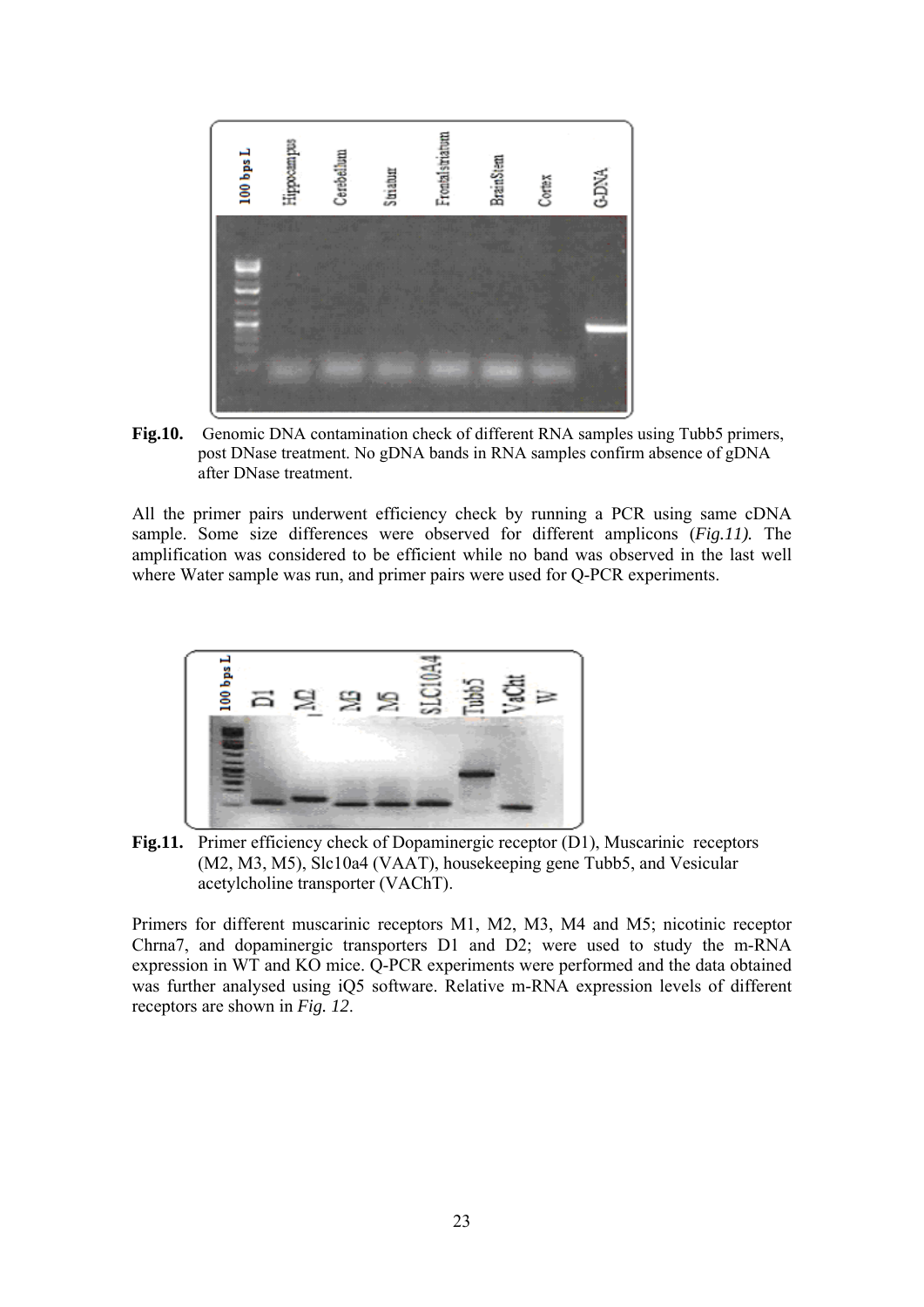

 **Fig.12.** Relative expression levels of Muscarinic (M1, M2, M3, M4, M5), and Nicotinic (Chrna7) receptors in Hippocampus and Dopaminergic (D1 and D2) transporters in striatum region of VAAT WT and KO mice.

#### **4.3 Immunohistochemistry Results**

By performing IHC experiments, the extent of distribution of vesicular transporter protein, VAChT was studied in 25 WT and KO NMJ images. Co-localization studies of VAChT with VAAT were done in pure cholinergic synapses and sections were immuno-stained for anti-bungarotoxin (Btx) (Green), anti-VAChT (Golden) and anti-VAAT (Red). Microscopic images of NMJ's at different resolutions (400X, 630X and 200X respectively) were captured. Confocal images representing co-localization in gastrocnemius and diaphragm muscle sections of VAAT WT and KO mice; are illustrated in *Fig. 13, 14 and 15.* After analysis of 25 WT immuno-stained NMJ images using Image-J software, Pearsson's colocalization coefficient of 0.86 was obtained indicating 86% co-localization of VAChT with VAAT in WT NMJ's.



**Fig.13.** Two day-old gastrocnemius muscle NMJ's (400X). First panel shows anti-Btx stained image, second panel illustrates anti-VaChT staining, third panel shows anti-VAAT stained image, while section in the fourth panel is a merged image of triple stained section, which indicates co-localisation of VaChT with VAAT.



**Fig.14.** Adult gastrocnemius muscle NMJ's (630X). First panel shows anti-Btx stained image, second panel illustrates anti-VAChT staining, third panel shows anti-VAAT stained image, while section in the fourth panel is a merged image of triple stained section, which indicates co-localisation of VAChT with VAAT.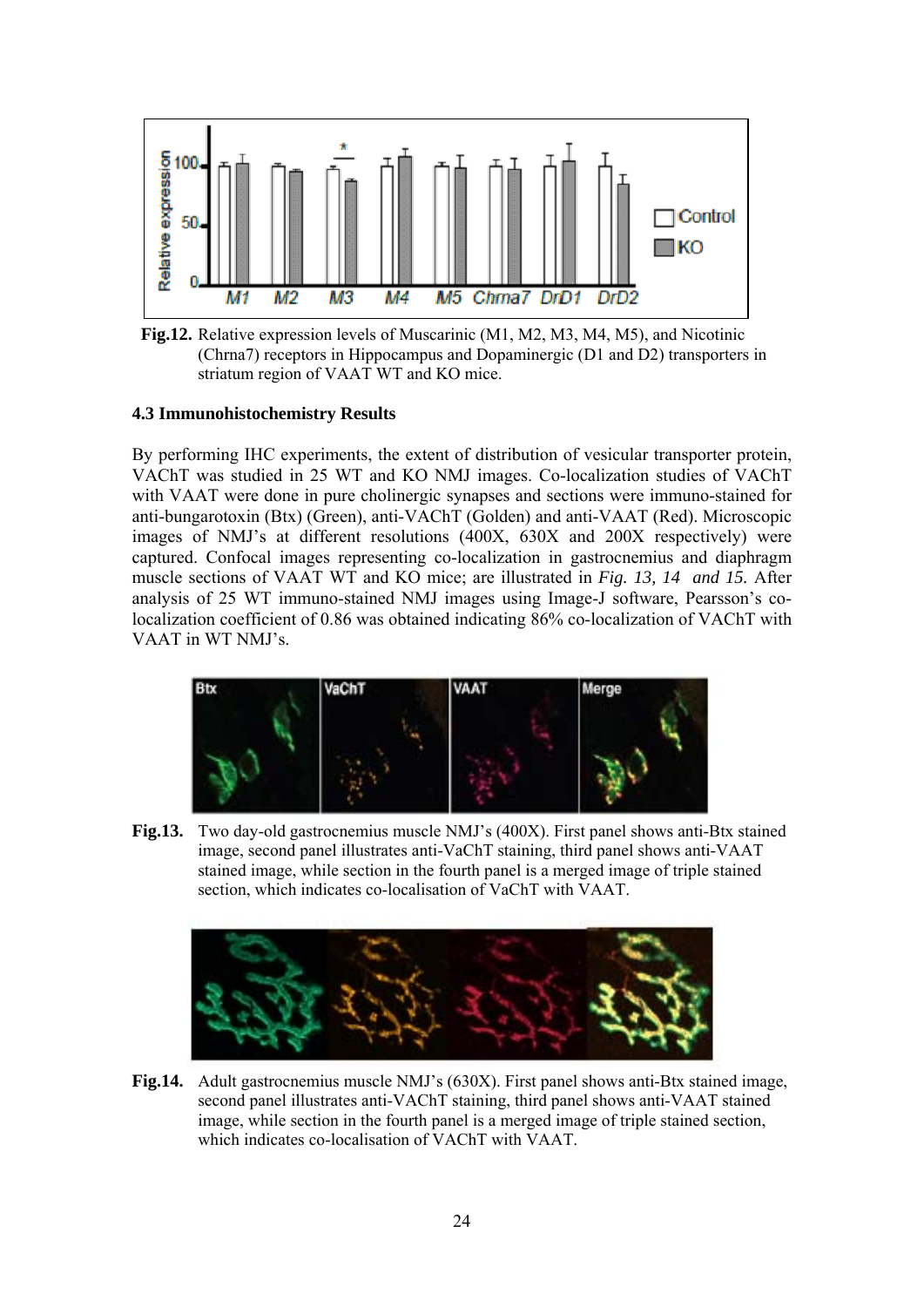

**Fig.15.** Adult Diaphragm muscle NMJ's (200X). First panel shows anti-Btx stained image, second panel illustrates anti-VAChT staining, third panel shows anti-VAAT stained image, while section in the fourth panel is a merged image of triple stained section, which indicates co-localisation of VAChT with VAAT.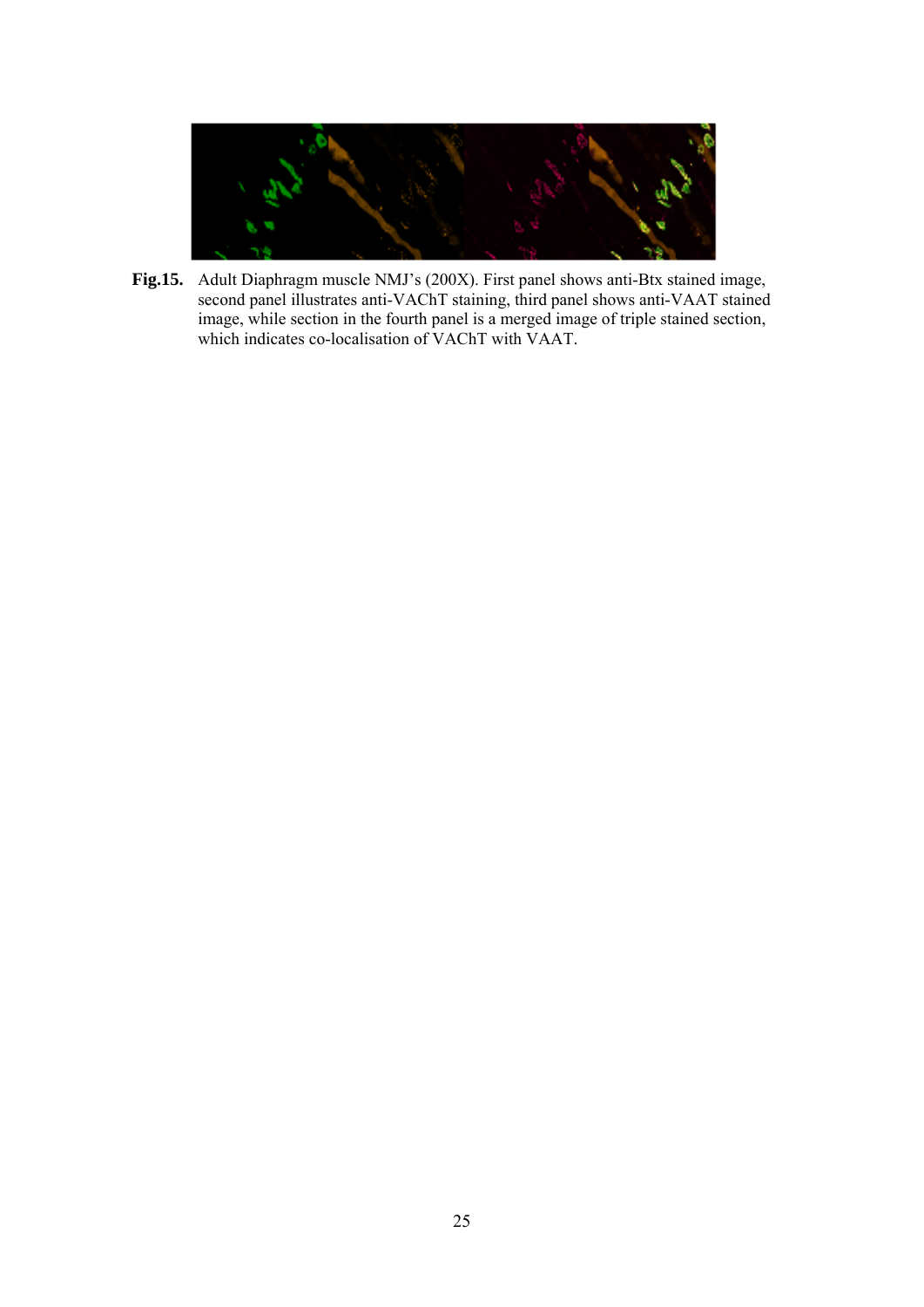# **5. Discussion and Conclusion**

Vesicular-, RNA- and co-localization studies supported our hypothesis that VAAT is a novel transporter protein present in presynaptic vesicles of monoaminergic neurons, and is an important molecular link between dopaminergic and cholinergic neuronal systems.

Vesicular studies strengthened the assumptions on the role of VAAT in DA homeostasis. These studies revealed that VAAT is present in pre-synaptic vesicles and fractions of presynaptic vesicles. WB experiments confirmed the presence of VAAT, a 72 KDa protein in NSE and WT vesicle samples, while as expected, it was absent in VAAT KO samples. The Presence of Synaptophysin, a major vesicular protein was also confirmed in all three genotypes, in almost equal amount. Another WB depicted enrichment of Synaptophysin from P1 to P4 vesicular precipitate fractions. This suggests that the last vesicular precipitate fraction, P4 contains highest vesicular content, which implies that P4 also contains highest amount of VAAT.

Remarkable difference was observed in DA uptake in different mouse genotypes at various time points*.* The transport of DA into synaptic vesicles was also affected by VAAT, where vesicles lacking VAAT showed a decreased vesicular DA uptake whereas over-expression of VAAT resulted in an increased uptake compared to controls. Thus, highest uptake was found in NSE-VAAT mice followed by WT samples, which show intermediate uptake, and least uptake was observed in VAAT KO samples. No significant difference in uptake was seen for 8min samples. These data suggest that mice lacking VAAT were found to have decreased striatal levels of DA. Thus loss of VAAT leads to less efficient DA vesicle uptake and decreased clearance of exogenously applied DA in vivo. The *in-vivo* functional analyses also suggested that the presence of VAAT enhances the efficiency of DA reuptake and to some degree also affects its release. These effects explain the higher DA concentrations which remain extracellular; and are in concert with the observed hyperactivity in VAAT mutant mice during behavior studies *(4).*

It was also assumed that disturbed vesicular uptake could possibly occur due to several reasons. Change in pH could be attributed as one of them, to further investigate, Acridine orange experiment was performed by other researchers. Synaptic vesicles isolated from brains of NSE-VAAT displayed greater fluorescent quenching compared to vesicles from WT mice. No significant difference between VAAT null mice and WT were observed. Together these findings indicate that VAAT affects vesicular neurotransmitter filling properties, possibly through a greater ΔpH over the membrane.

It has been observed in earlier electrophysiology studies that cholinergic system has important function in epileptic seizures. It was also observed during some parallel e-phys studies, that absence of VAAT increases the reaction to a cholinergic stimulus *(17)*. But RNA expression studies of muscarinic, nicotinic receptor and dopaminergic receptors; in striatum and hippocampus regions, indicate no significant difference in relative m-RNA expression levels of VAAT KO and WT samples. The immunohistological analysis of gastrocnemius and diaphragm muscle sections, of post-natal and adult mice, provides evidence of co-expression of VAAT with VaCht. Co-localization of VAChT and VAAT was observed in NMJ's; Subsequently Pearsson's co-localization coefficient of VaCht with VAAT was found to be 0.86. Distribution of VaCht in WT and KO NMJ's was studied and significant difference was not observed among them. This justifies the fact that no muscle related impairment or abnormality was observed in VAAT KO animals *(4).*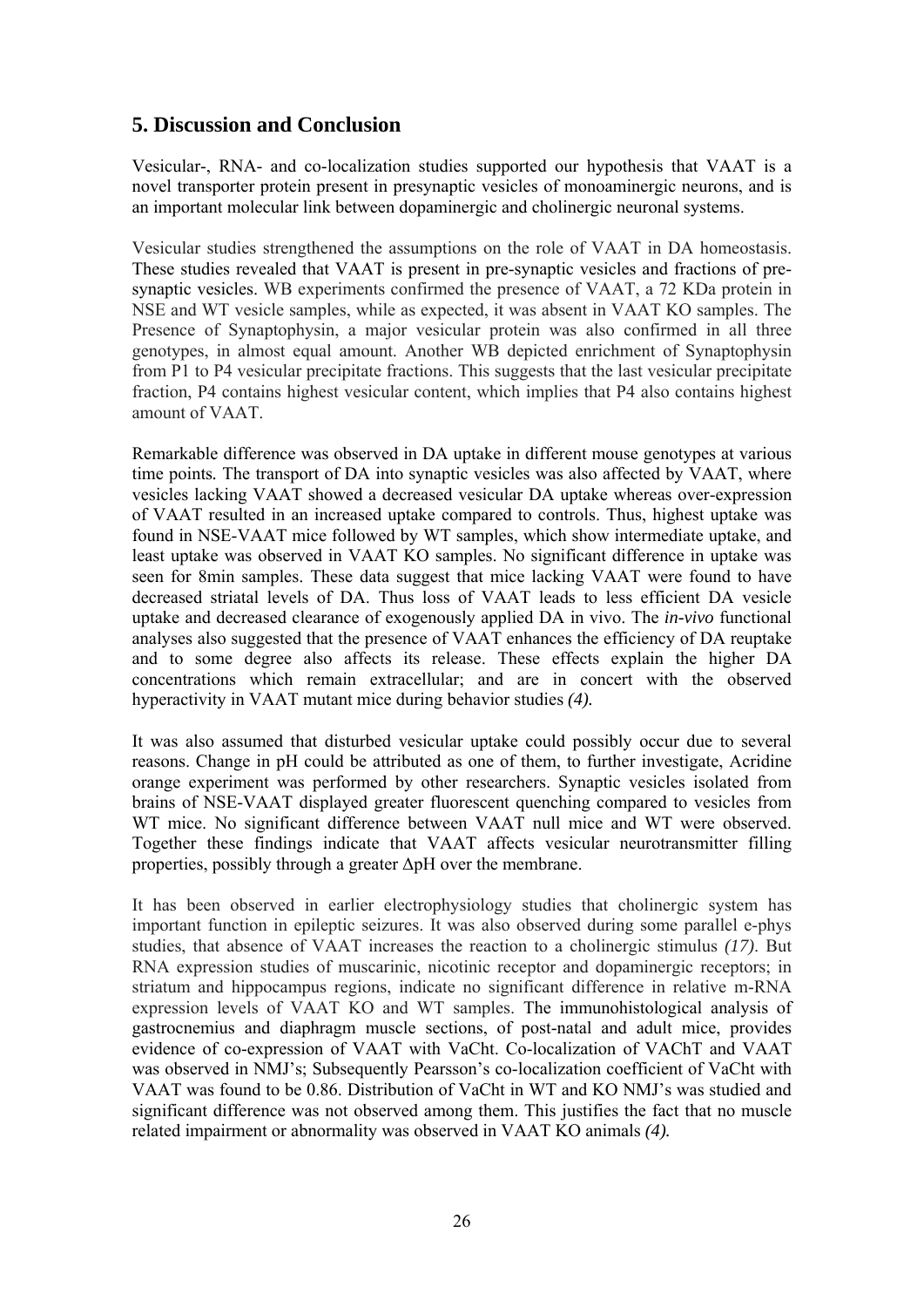With these findings, it is concluded that VAAT has a significant molecular link between different aminergic neural subpopulations. VAAT is a vesicular transporter shared by the cholinergic and dopaminergic systems and adds functionality to dopaminergic neurons through a mechanism involving DA uptake into synaptic vesicles. It demonstrates a novel functional role for this unique transporter shared by aminergic neurons, through a mechanism likely to include the vesicular location of SLC10A4. The localisation of VAAT suggests analogous effects on other aminergic neurons. Immuno analysis suggests that VAAT colocalizes with VAChT in pure cholinergic synapses, at NMJ's. Both monoaminergic and cholinergic neurons are involved in multiple nervous system diseases and the identified functional role of VAAT provides a novel target to modify the activity of dopaminergic neurons, and quite probable, all aminergic neurons. Moreover, the existence of VAAT raises the possibility of a commonly transported, and so far, unidentified molecule, which potentially is co-released with acetylcholine and monoamines. Mental and neurological diseases in humans are often associated with an imbalance between monoaminergic and cholinergic transmitters and further analysis of VAAT may thus offer additional insights into aberrant signalling in these two systems. The presence of VAAT protein was confirmed in mouse brain tissue, both by western blot analysis and in brain tissue sections. Thus, the function of VAAT described here could potentially be preserved in humans, indicating that the discovered role of this transporter is of relevance for normal human behaviour.

## **6. Future work**

Future objective is to study electrical properties, pattern, amplitude and frequency of action potentials of acetylcholine synapses at neuro-muscular junctions, spinal cord and brain. Study acetylcholine uptake efficiency in synaptic vesicles. Perform RNA expression analysis of nicotinic receptors in different regions of brain, in VAAT KO and control samples. And perform detailed co-localization studies of VAChT with VAAT in WT NMJ's.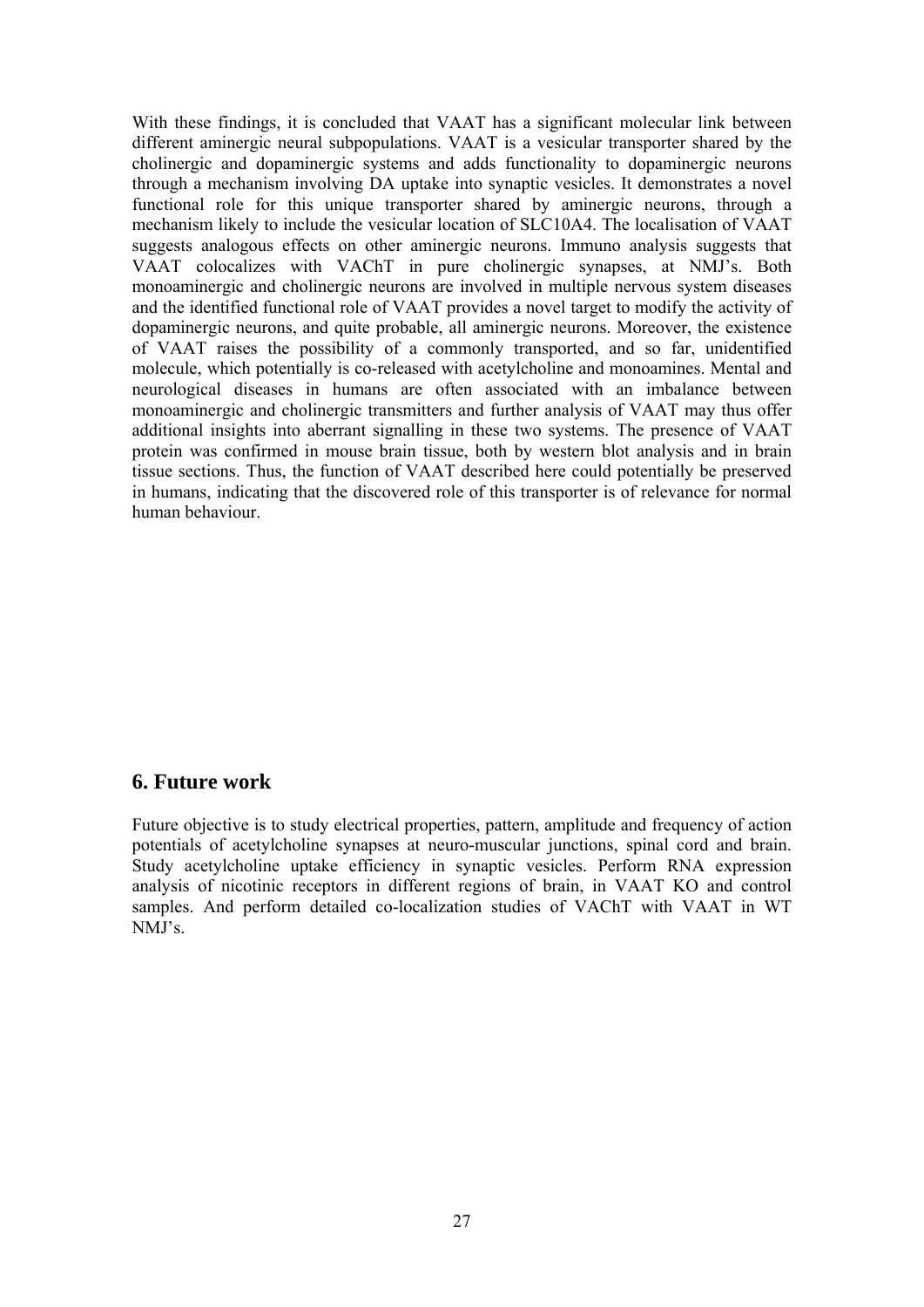# **7. Acknowledgement**

I wish to acknowledge my deep sense of gratitude to **Prof. Klas Kullander** for giving me a chance to work on my degree project in his laboratory, at Department of Neuroscience, Uppsala University. And for providing me an opportunity to learn various aspects of neuroscience by working on this interesting project.

I would like to sincerely thank my supervisor **Kalicharan Patra** for his impeccable guidance and constant supervision during my tenure in the lab and for aquainting me with the very basics of Neuroscience and teaching me all the different techniques that I used throughout this research study as well as help with my master's thesis report. I would also like to thank **Martin Larhammar** for reading my thesis report and his helpful inputs and valuable advice through stimulating discussions.

I am indebted to my Masters Program co-ordinator at SLU, **Dr. Volkmar Passoth** for his invaluable help. I am also thankful to **Ievgeniia Tiukova** for supervising this thesis as a cosupervisor at SLU.

I am grateful to all the Lab members at the Department of Neuroscience, for their cooperation and motivation.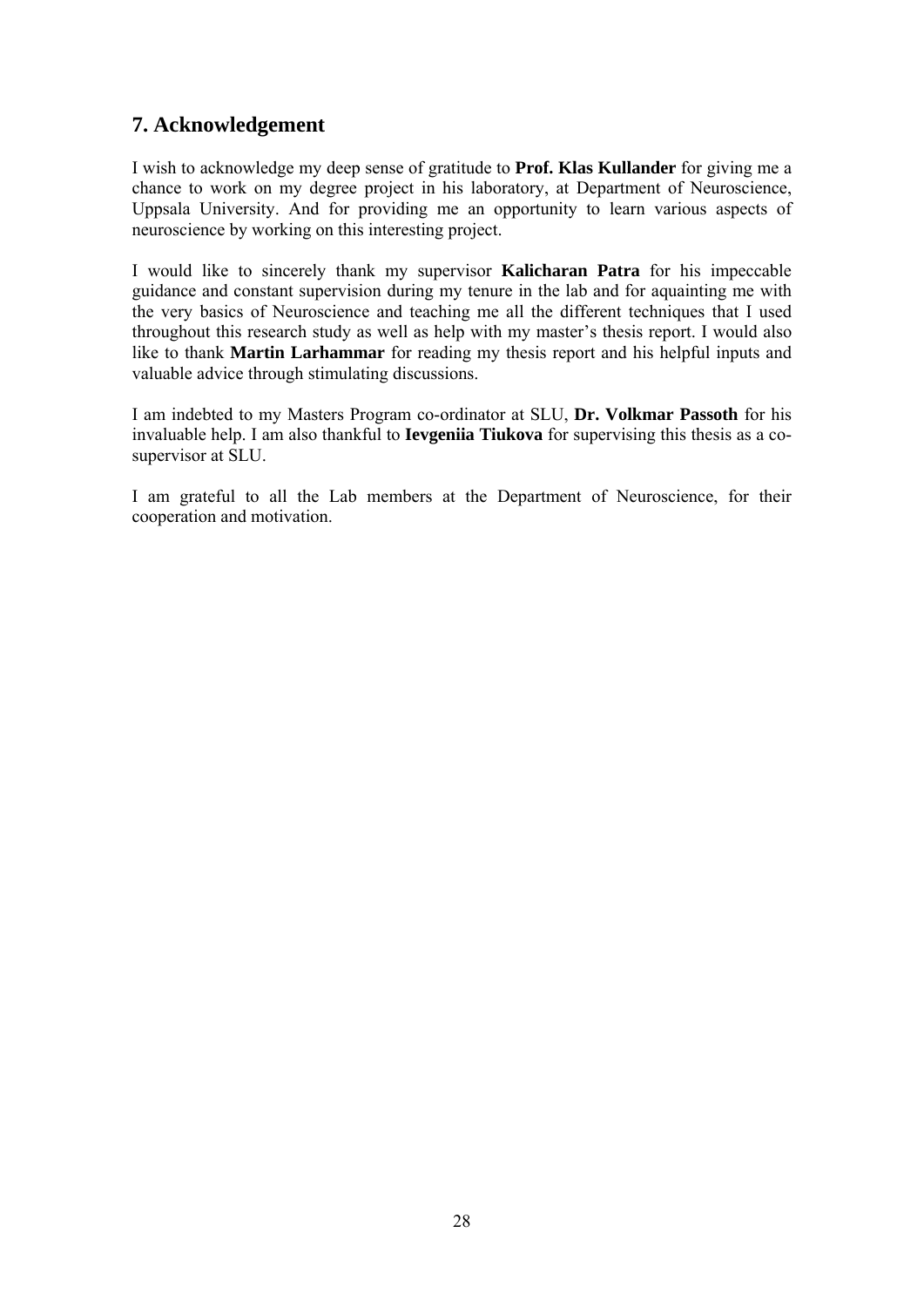# **8. References**

- 1) K.Kullander (2005); Genetics moving to neuronal networks. Trends in Neuroscience; Volume 28 (5): 239–247.
- 2) E.Stern, T.J.Fort, M.W.Miller, C.S.Peskin**,** V.Brezina **(**2007)**;** Decoding modulation of the neuromuscular transform. Neurocomputing; Volume 70 (10-12): 1753–1758.
- 3) A.Enjin, N.Rabe, S.T.Nakanishi, A.Vallstedt, H.Gezelius, F.Memic, M.Lind, T. Hjalt, W.G.Tourtellotte, C.Bruder, G.Eichele, P.J.Whelan, and K.Kullander (2010); Identification of Novel Spinal Cholinergic Genetic Subtypes Disclose Chodl and Pitx2 as Markers for Fast Motor Neurons and Partition Cells. The Journal of Comparative Neurology; Volume 518 (12): 2284-304.
- 4) M. Larhammar et al; A vesicular aminergic-associated transporter (VAAT) modulating Dopamine Homeostasis; (In Press)
- 5) M.A.Hediger, M.F.Romero, J-B Peng, A.Rolfs, H.Takanaga and E.A.Bruford (2004); The ABCs of solute carriers: Physiological, pathological and therapeutic implications of Human membrane transport proteins. Pflugers Arch- Eur J Physiol; Volume 447: 465-468.
- 6) J.Geyer, T.Wilke, E. Petzinger (2006); Review paper: The solute carrier family SLC10: more than a family of bile acid transporters regarding function and phylogenetic relationships. Naunyn-Schmiedeberg's Arch Pharmacol; Volume 372: 413–431.
- 7) B.Hagenbuch and P.Dawson (2004); The Sodium bile acid cotransport family SLC10. Eur J Physiology; Volume 447: 566-570.
- 8) P.L.Splinter, K.N.Lazaridis, P.A.Dawson and N.F.Larusso (2006); Cloning and expression of SLC10a4, a putative organic anion transport protein. World J Gastroenterology. Volume 12(42): 6797-6805.
- 9) J.Geyer, C.F.Fernandes, B.Doring, S.Burger, J.R.Godoy, S.Rafalzik, T.Hubschle, R.Gerstberger and E.Petzingera (2008); Cloning and Molecular characterization of the orphan carrier protein Slc10a4: Expression in Cholinergic neurons of the Rat Central Nervous system. Neuroscience; Volume 152: 990–1005.
- 10) S.Burger, B.Doring, M.Hardt, K.Beuerlein, R.Gerstberger, J.Geyer (2011); Coexpression studies of the orphan carrier protein Slc10a4 and the vesicular Carriers Vacht and Vmat2 in the Rat Central and Peripheral nervous system. Neuroscience; Volume 193: 109-121.
- 11) ''Dopamine Sample NT'' http://www.utexas.edu/research/asrec/dopamine.html
- 12) C.R.Gerfen, M.Herkenham, and J.Thibault (1987); The Neostriatal Mosaic: II. Patch and Matrix-Directed Mesostriatal Dopaminergic and Non-Dopaminergic Systems. The Journal of Neuroscience; Volume 7(12): 3915-3934.
- 13) K.M.Kahlig, A.Galli (2003); Regulation of dopamine transporter function and plasma membrane expression by dopamine, amphetamine, and cocaine. European Journal of Pharmacology; Volume 479: 153 – 158.
- 14) R.R.Gainetdinov, S.R.Jones, F.Fumagalli, R.M.Wightman, M.G.Caron (1998); Re-evaluation of the role of the dopamine transporter in dopamine System Homeostasis. Brain Research Reviews; Volume 26: 148–153.
- 15) J.Masson, C.Sagne, M.Hamon, S.El.Mestikawy (1999); Neurotransmitter transporters in the Central Nervous system. Pharmacol. Rev; Volume: 51(3): 439-464.
- 16) P.Calabresi, N.B.Mercuri and M.D.Filippo (2009); Synaptic plasticity, dopamine and Parkinson's disease: one step ahead. Brain; Volume 132 (2): 285-287.
- 17) K.Patra et al; The Synaptic protein encoded by the gene SLC10a4 suppresses epileptiform activity and regulates sensitivity to cholinergic Chemoconvulsants (In press).
- 18) P.R.Lewis and C.C.Shute (1966); The distribution of cholinesterase in cholinergic neurons demonstrated with electron microscope. J Cell Sci.; Volume 1 (3): 381-390.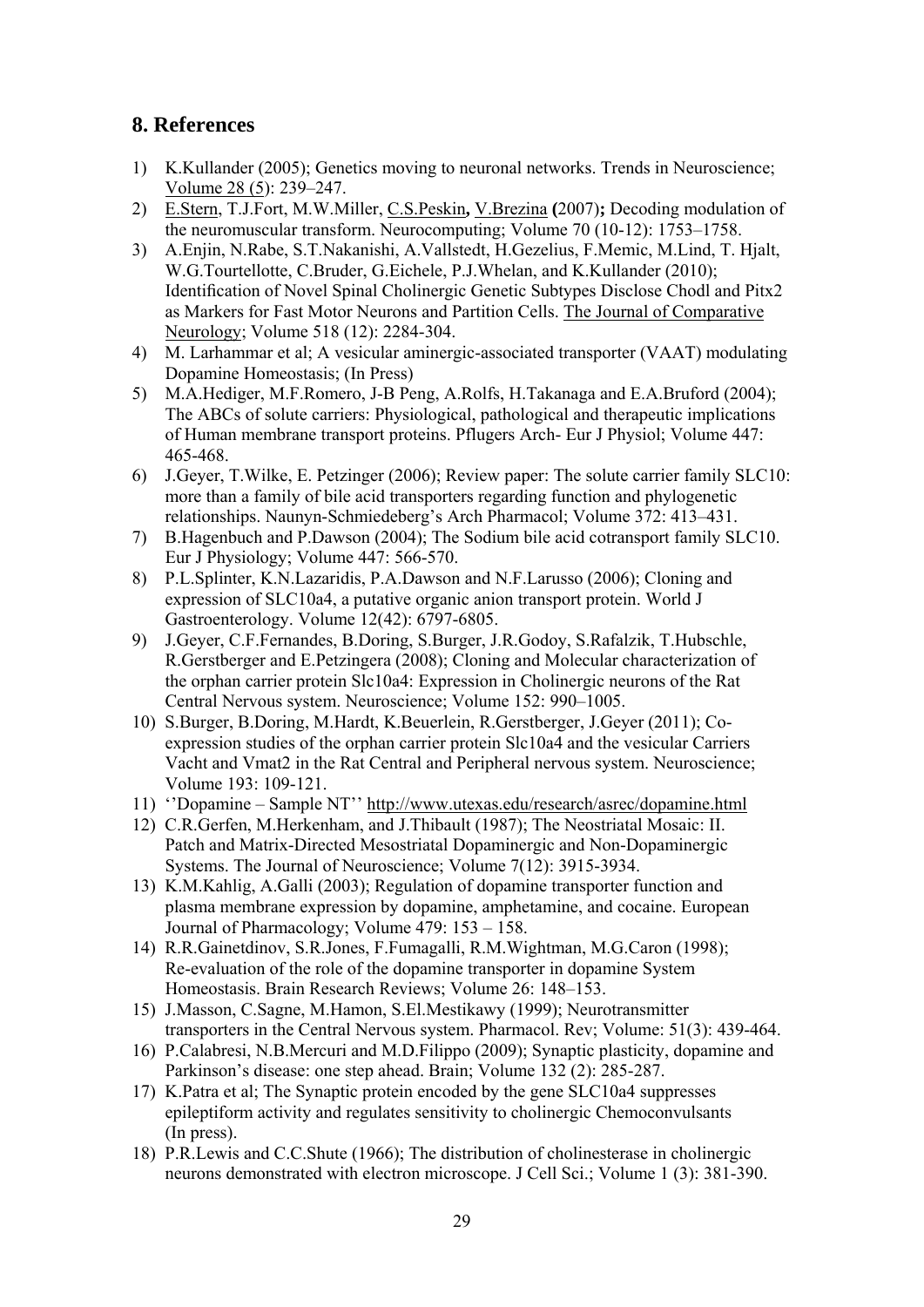- 19) D.Krakora, C.Macrander and M.Suzuki; Rev. Article. Neuromuscularjunction protection for the Potential treatment of Amyotrophic Lateral Sclerosis. Neurology Research International; Volume 2012 (Article ID: 379657) http://www.hindawi.com/journals/nri/2012/379657/
- 20) Agnes Nagy, R.R.Baker, S.J.Morris and V.P.Whittaker (1976); The Preparation and Characterization of Synaptic vesicles of high purity. Brain Research; Volume 109: 285-309
- 21) W.B.Huttner, W.Schiebler, P.Greengard, and P.De Camilli (1983); Synapsin I (Protein I), a Nerve Terminal - Specific Phosphoprotein III. Its Association with Synaptic Vesicles Studied in a Highly Purified Synaptic Vesicle Preparation. Journal of Cell Biology; Volume 96 (5):1374-1388.
- 22) W.Schiebler, R.Jahn, J.P.Doucet, J.Rothlein and P.Greengard (1986); Characterization of Synapsin I Binding to Small Synaptic Vesicles. The Journal of Biological Chemistry; Volume 261: 8383-8390.
- 23) J.W.Hell, P.R.Maycox, H.Stadler and R.Jahn (1988); Uptake of Gaba by rat brain Synaptic vesicles isolated by a new procedure. EMBO J.; Volume 7 (10): 3023- 3029.
- 24) L.H.Teng, P.A.Crooks and L.P.Dwoskin (1997); Lobeline Displaces [3H] Dihydrotetrabenazine Binding and Releases [3H] Dopamine from Rat Striatal Synaptic Vesicles: Comparison with d-Amphetamine. Journal of Neurochemistry; Volume 71 (1): 258-265.
- 25) S.Takamori, J.S.Rhee, C.Rosenmund and R.Jahn (2000); Identification of a vesicular glutamate transporter that defines a glutamatergic phenotype in neurons. Nature; Volume 407 (6801): 189-94.
- 26) J.R.Nickell, S.Krishnamurthy, S.Norrholm, G.Deaciuc, K.B.Siripurapu, G.Zheng, P.A.Crooks, and L.P.Dwoskin (2010); Lobelane Inhibits Methamphetamine-Evoked Dopamine Release via Inhibition of the Vesicular Monoamine Transporter-2. Journal of Pharmacology and Experimental Therapeutics; Volume 332(2): 612-621.
- 27) ''ImageJ User Guide'', IJ1.45m; http://rsbweb.nih.gov/ij/docs/user-guide.pdf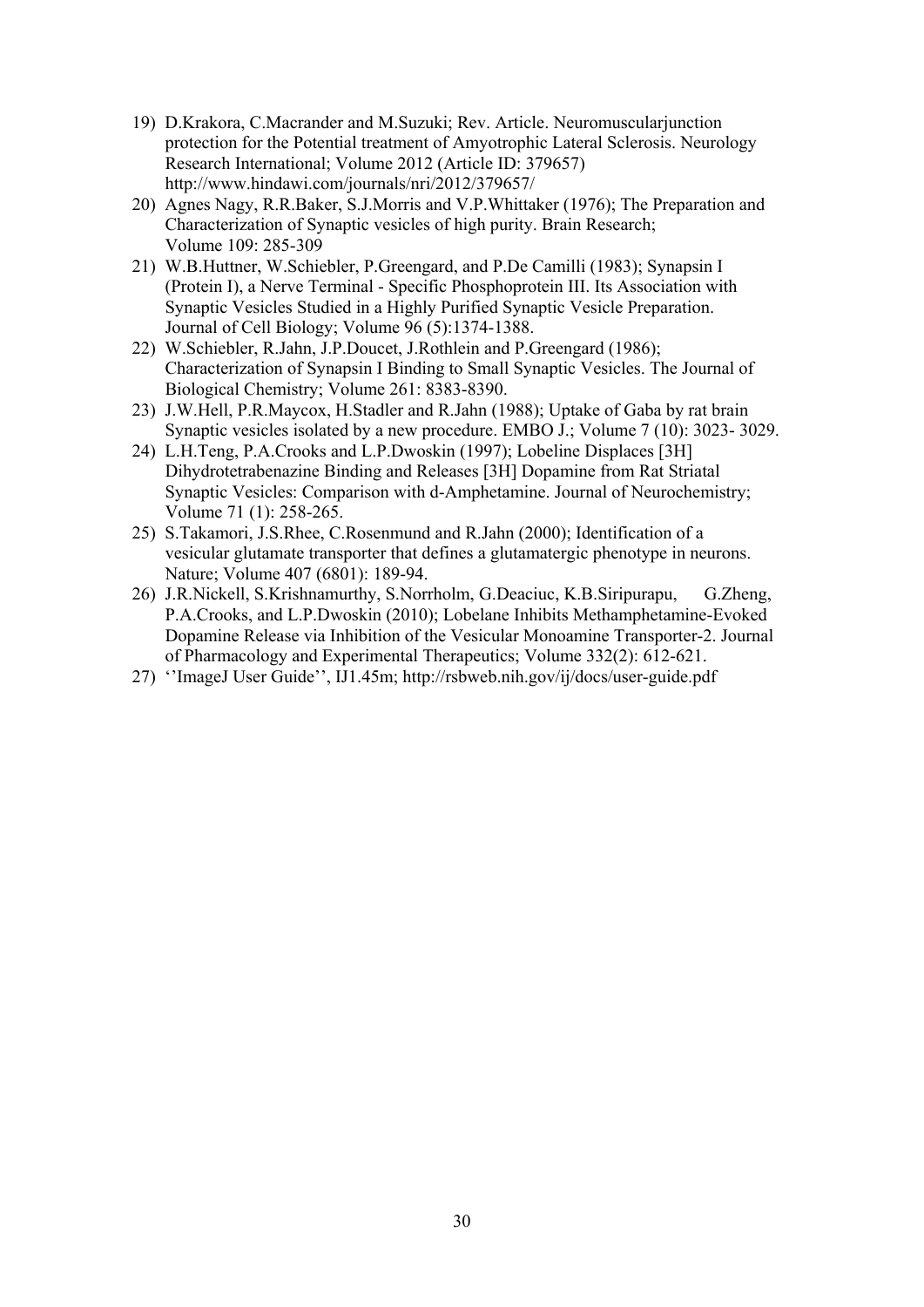# **9. Appendix**

## **9.1 Abbreviations**

- 1. ASBT Apical sodium-dependent bile acid transporter
- 2. ACh Acetylcholine
- 3. BCP Bromo-Chloro-Phenol
- 4. BL Brain Lysate
- 5. BSA Bovine serum albumin
- 6. Btx Bungarotoxin
- 7. Chat Choline transporter
- 8. cDNA Complementary DNA
- 9. CNS Central Nervous System
- 10. CPG Central Pattern Generator
- 11. Cy3 Cyanine-3
- 12. DA Dopamine
- 13. DAT Dopamine active transporter
- 14. DNA De-oxy Ribonucleic acid
- 15. DOPAC 3, 4 Di-hydroxy phenyl acetic acid
- 16. EM Electron Microscopy
- 17. HEPES (4-(2-hydroxyethyl)-1-piperazineethanesulfonic acid
- 18. HPLC High Performance Liquid Chromatography
- 19. HVA Homovanillic acid
- 20. IHC Immunohistochemistry
- 21. ISH Insitu hybridisation
- 22. KO Knock out
- 23. LD- Loading dye
- 24. m-RNA Messenger Ribonucleic acid
- 25. NTCP Na+/taurocholate co-transporting polypeptide
- 26. RNA Ribonucleic acid
- 27. NMJ Neuromuscular junction
- 28. NSE Non specific enolase
- 29. PBS Phosphate buffered saline
- 30. PCR Polymerase Chain Reaction
- 31. PLA Proximity Ligation Assays
- 32. RNA Ribonucleic acid
- 33. RPM Revolutions per minute
- 34. RT Room temperature
- 35. RT-PCR Real time Polymerase Chain Reaction
- 36. SDS Sodium Do-decyl Sulphate
- 37. SG Sybr Green
- 38. SOAT Sodium dependent organic anion transporter
- 39. STED Stimulated emission depletion microscopy
- 40. SV Synaptic Vesicle
- 41. TBS Tris buffered saline solution
- 42. TBStx Tris buffered saline solution with triton-X
- 43. UUTF Uppsala University Transgenic Facility
- 44. VAAT- Vesicular aminergic associated transporter protein
- 45. VAChT Vesicular acetylcholine transporter protein
- 46. VMAT-2 Vesicular monoaminergic associated transporter protein
- 47. WB Western Blot
- 48. Wt- Wild type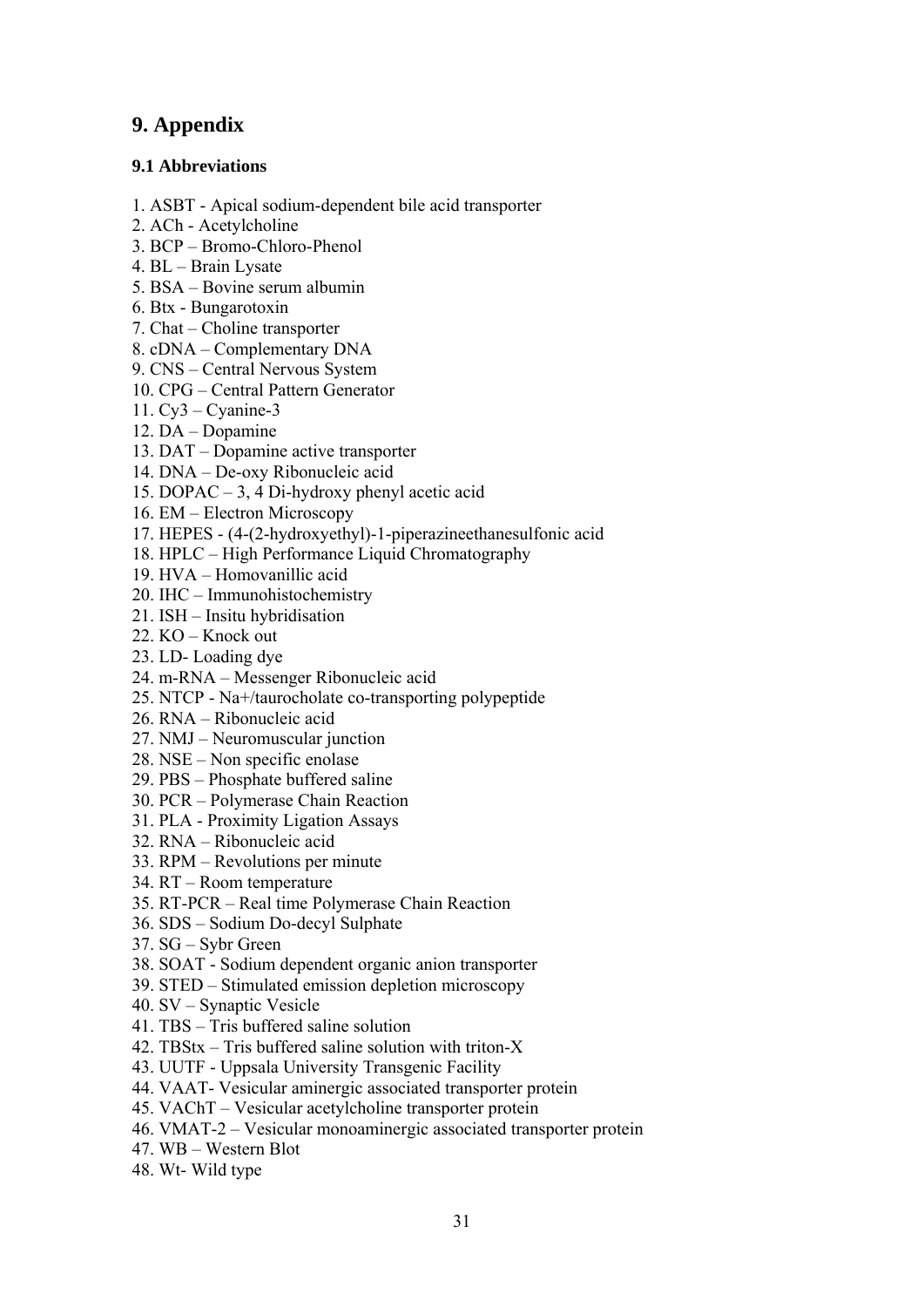#### **9.2 Reagent Recipes**

**9.2.1 Genotyping reagents** 

**Tail-Prep Buffer Recipe:**  10x Buffer 1: 250 mM NaOH 2 mM EDTA

10x Buffer 2: 400 mM Tris-HCl pH 8.0 Adjust pH 8 by adding HCl

#### **9.2.2 SV Uptake Buffer Recipe**

Gluconate or Jan Buffer: Mops  $(10 \text{m}) - 2.09 \text{ g} (10 \text{m})$  is added to the 1M solution prepared) K-Gluconate (100mM) – 23.42 g  $MgCl2 (2mM) - 0.4 g$ pH 7.3 (adjusted using KOH)

Kreb's Ringer-KCl solution: KCl 140 mM  $MgCl<sub>2</sub> 2 mM$ CaCl2 100 μl HEPES 10 mM Sucrose 6 mM Glucose 10 mM MQ water Adjust pH to 7.38 with KOH

Bradford reagent: 1 ml. Protein assay kept at 4ºC 4 ml. Milli-Q water

Assay Buffer: 3HDA 8.35 μl ATP 16.5 μl Buffer A/B 1630 μl

#### **9.2.3 IHC Solutions**

#### **TBS 10X (Concentrated Tris-buffered Saline, 1 liter)**

Tris base 24g NaCl 88g Dissolve in 900 ml DW Adjust pH to 7.6 with 12 N HCl Add DW to make a final volume of 1 liter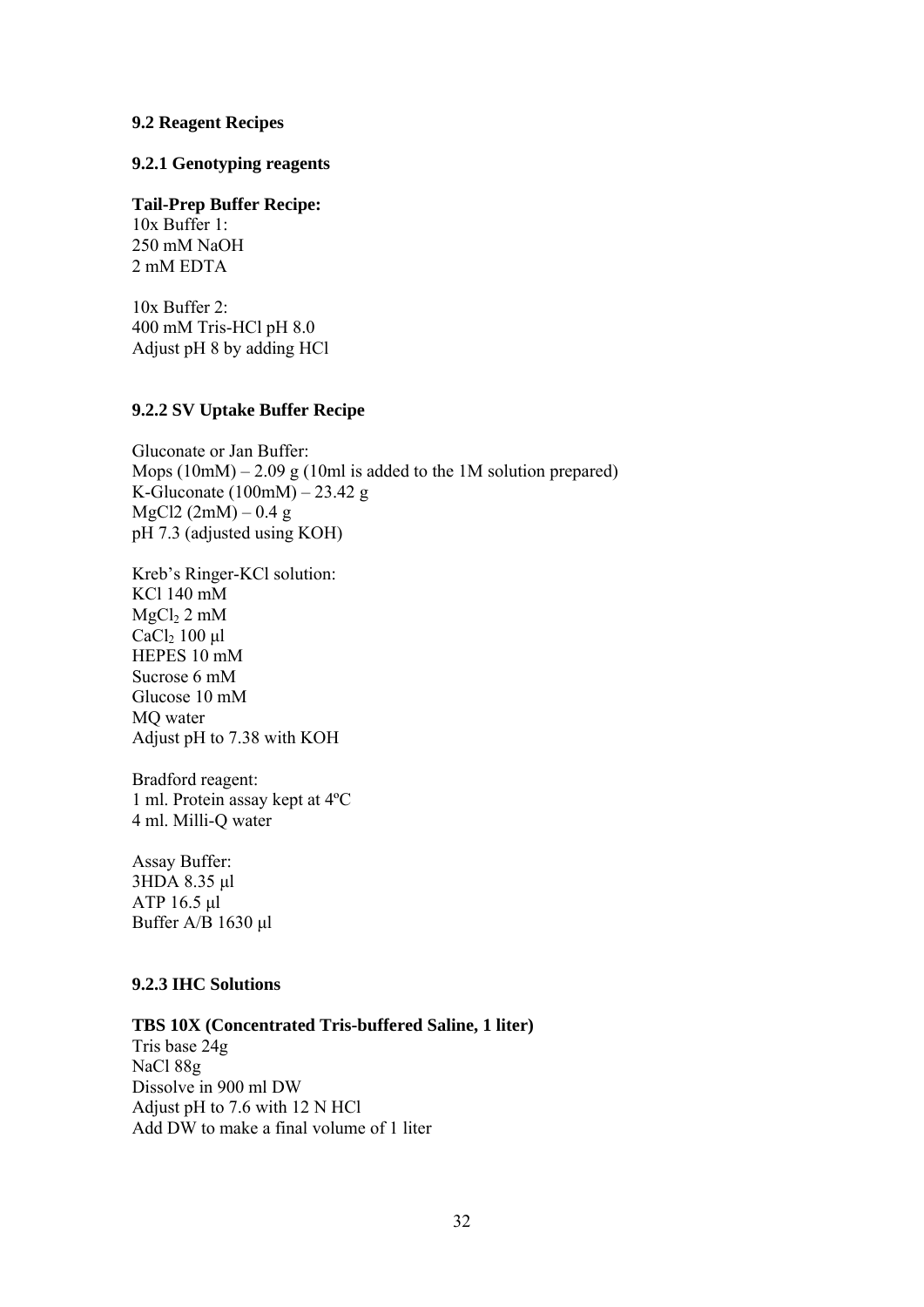#### **TBS 1X**  1 part of TBS 10X 9 parts DW pH 7.6 Final molar concentration of 1X solution is 20 mM Tris and 150 mM NaCl

#### **TBST (Tris-buffered saline with 0.1% Tween-20)**

100 ml TBS 10X 900 ml DW 1 ml Tween-20

TBS 0.5% TritonX-100 TritonX-100 500 μl pH 7.6 to 7.8

Primary antibody diluent Na-azide 20 µl TBStx 49.5 ml 1% BSA 0.5 ml

#### **9.2.4 Reagents used in Immuno-staining:**

Primary antibodies: Guinnea Pig-VAChT 1:200 Rabbit-VAAT 1:500

Secondary antibodies: Goat-Guinnea Pig Cy3 1:500 (Ex 554, Em 566) Donkey-Rabbit Alexa 647 1:400 (Ex 631, Em 647) Anti-Btx 1:5000 Alexa 488 (Ex 430, Em 450)

Blocking solution: 2% Na-azide (1:100) 500 μl 5% Donkey serum 2.5 ml 5% Goat serum 2.5 ml TBStx 44.5 ml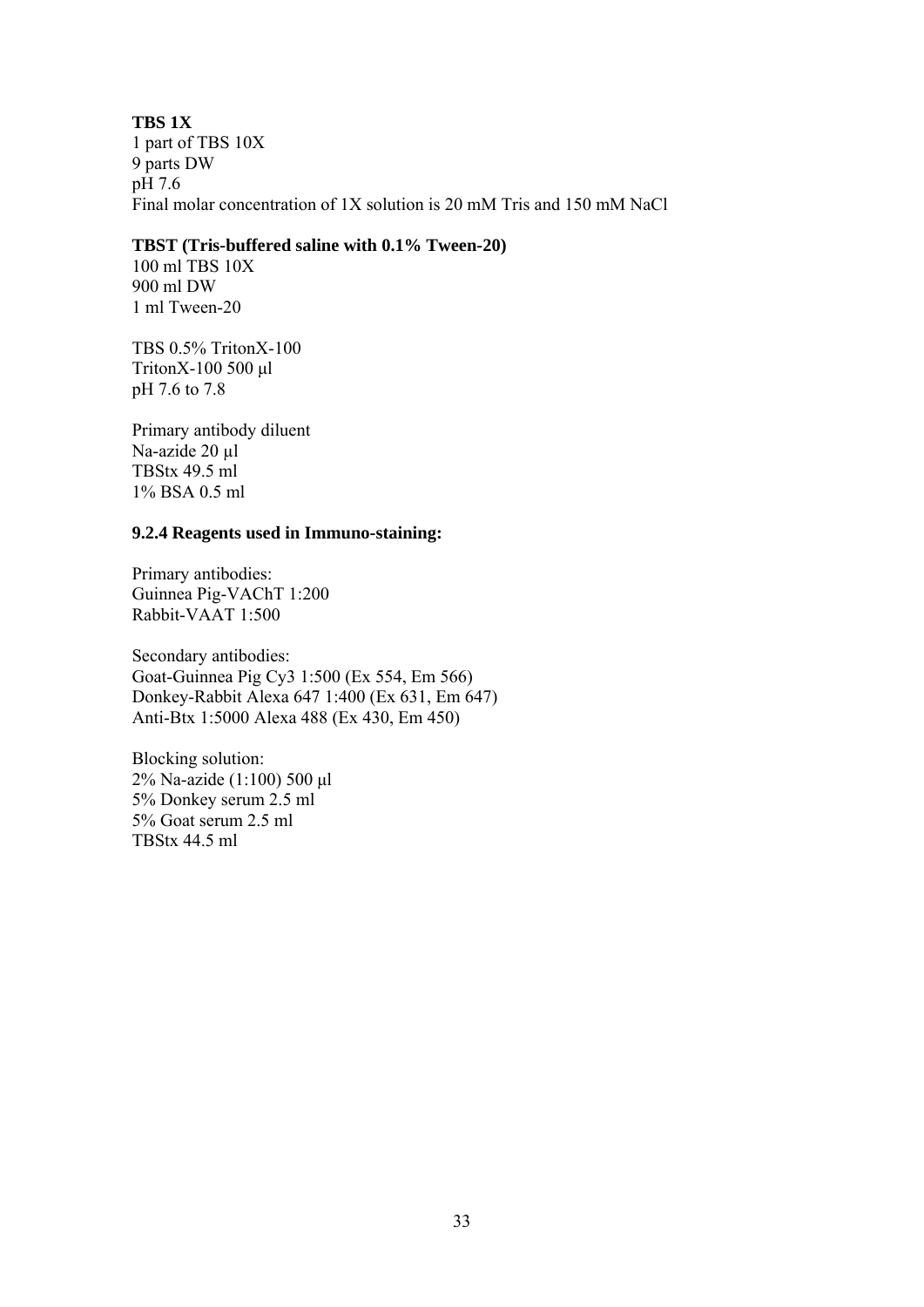# **9.3 Tables**

**Table 1.** Primer pairs:

| M <sub>1</sub> | forward GCACAGGCACCCACCAAGCAG    |
|----------------|----------------------------------|
|                | reverse AGAGCAGCAGCAGGCGGAACG    |
| M <sub>2</sub> | forward GGCAAGCAAGAGTAGAATAAA    |
|                | reverse GCCAACAGGATAGCCAAGATT    |
| M <sub>3</sub> | forward GTCTGGCTTGGGTCATCTCCT    |
|                | reverse GCTGCTGCTGTGGTCTTGGTC    |
| M <sub>4</sub> | forward AGTGCTTCATCCAGTTCTTGTCCA |
|                | reverse CACATTCATTGCCTGTCTGCTTTG |
| M <sub>5</sub> | forward CTCATCATTGGCATCTTCTCCA   |
|                | reverse GGTCCTTGGTTCGCTTCTCTGT   |
| Chrna7         | forward GCAGATCATGGATGTGGATG     |
|                | reverse CAAGACGTTGGTGTGGAATG     |
| D1             | forward CAGTCCACGCCAAGAATTGCC    |
|                | reverse ATTGCACTCCTTGGAGATGGAGCC |
| D2             | forward GCAGCCGAGCTTTCAGGGCC     |
|                | reverse GCAGCCGAGCTTTCAGGGCC     |

**Table 2.** PCR Program followed for Genotyping:

| <b>STEP1</b>      | $95^{\circ}$ C | $2 \text{ min}$ |
|-------------------|----------------|-----------------|
| STEP <sub>2</sub> | $95^{\circ}$ C | 30 sec          |
| STEP <sub>3</sub> | $62^{\circ}$ C | 40 sec          |
| STEP <sub>4</sub> | $72^{\circ}C$  | 40 sec          |
| STEP <sub>5</sub> | Go to STEP 2   | 32 times        |
| STEP <sub>6</sub> | $72^{\circ}C$  | 5 min           |
| STEP <sub>7</sub> | ⊿∘∩            |                 |

**Table 3.** PCR - mix (1x)

| Constituents                       | <b>Final Concentration</b> | Volume $(20 \mu l$ reaction) |
|------------------------------------|----------------------------|------------------------------|
| 10xBuffer                          | 1x                         | $2 \mu l$                    |
| $(25 \text{ mM}) \text{ MgCl}_2$   | $1.5 \text{ mM}$           | $1.2 \mu l$                  |
| $(10 \mu M)$ Fwd. Primer           | $0.5 \mu M$                | $1 \mu l$                    |
| $(10 \mu M)$ Rev. Primer           | $0.5 \mu M$                | $1 \mu l$                    |
| $(10 \text{ mM})$ d-NTP's          | $0.25$ mM                  | $0.5$ µl                     |
| Enzyme $(5 \text{ U}/\mu\text{l})$ | $0.05$ U/ $\mu$ l          | $0.2 \mu l$                  |
| <b>DNA</b>                         | $100 \text{ ng/µl}$        | $1 \mu l$                    |
| Water                              |                            | $13.10 \mu l$                |